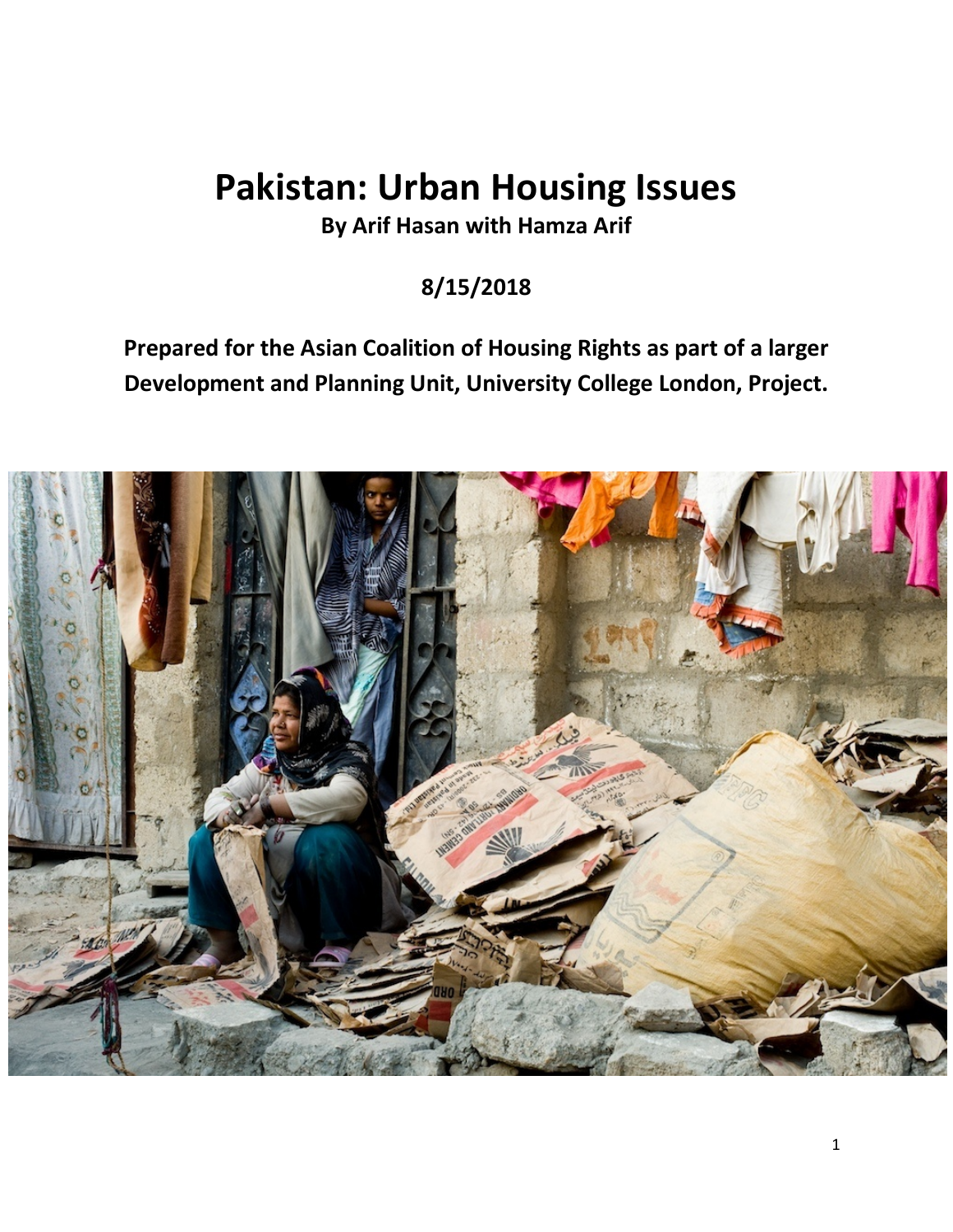## **Table of Contents**

| Α.  |                                                                                               |
|-----|-----------------------------------------------------------------------------------------------|
| В.  |                                                                                               |
| 1.  |                                                                                               |
| 2.  |                                                                                               |
| 3.  |                                                                                               |
|     | Box 1: The Evolution of Yakoobabad (Informal Subdivisions on Government Land) 9               |
|     | Box 2: The Informal Developers of Faisalabad (Informal Subdivisions on Agricultural Land)  10 |
|     |                                                                                               |
| 4.  |                                                                                               |
|     |                                                                                               |
|     |                                                                                               |
| 5.  |                                                                                               |
| 6.  |                                                                                               |
| 7.  |                                                                                               |
|     |                                                                                               |
|     |                                                                                               |
|     |                                                                                               |
|     |                                                                                               |
| 8.  |                                                                                               |
|     | Table 4: Government Spending on Housing and Community Amenities (billions of rupees) 19       |
| 9.  |                                                                                               |
| 10. |                                                                                               |
|     |                                                                                               |
|     |                                                                                               |
| 11. |                                                                                               |
|     |                                                                                               |
| 12. |                                                                                               |
|     |                                                                                               |
| 13. |                                                                                               |
| 14. |                                                                                               |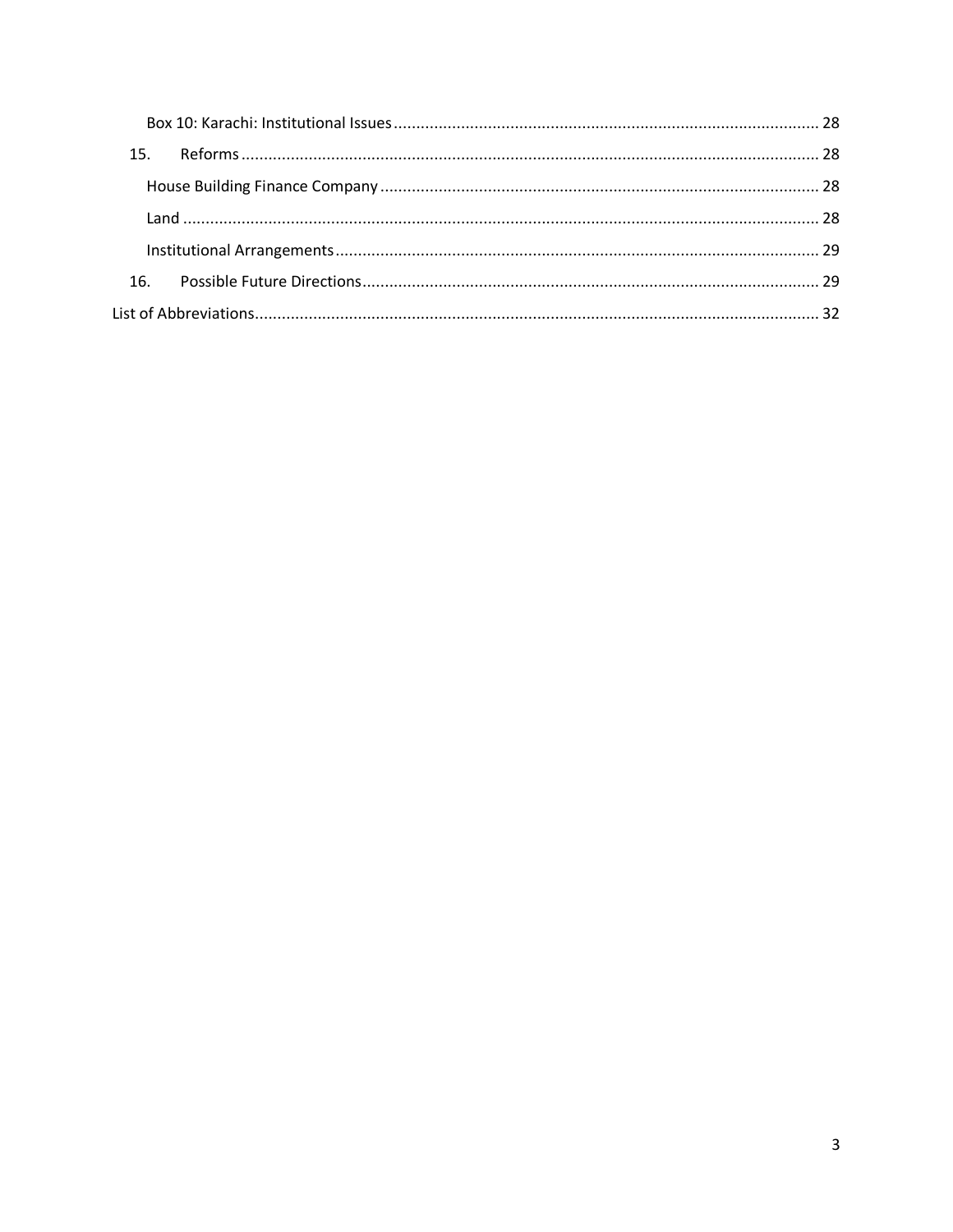### **A. Summary**

Pakistan is the seventh most populous country in the world. According to the 2017 Census, its population is 207.7 million and has grown at the rate of 2.4% per year in the intercensal period. Its urban population, on the other hand, has grown at the rate of 2.7% per year during the same period and is estimated at 75.5 million.

The urban housing demand in Pakistan is 350,000 units. Of this 62% is for lower income groups, 25% for lower middle income groups, and 10% for higher and upper middle income groups. The formal supply per year is 150,000 units. The unmet demand is taken care of by the creation of informal settlements of two kinds: one, occupation and subdivision of government land (katchi abadis) and two, by the informal subdivision of agricultural land (ISALs) on the periphery of the urban settlements. In the last two decades, however, the demand is increasingly being met by densification of existing low and lower middle income settlements.

Rural to urban migration is taking place on an unprecedented scale because of the demise of village self-sufficiency which was the product of caste and a barter economy, both of which are in their last throes. At present, the State has no plans for dealing with the migrant influx. It is also not in a position to provide them with homes and their options of living in *katchi abadis* or ISALs in the absence of the availability of land near the ever expanding urban centers are becoming difficult due to an increase in cost, distances, and the inconvenience related to commuting. To respond to these problems low rise low income settlements near places of work or town centers are informally becoming high rise, with all the physical and social problems of unplanned densification. The units are also becoming increasingly smaller so as to become more affordable. Meanwhile, for the first time in Pakistan's urban areas (especially in Karachi and the larger cities) we are seeing people sleeping under bridges, roundabouts, pavements, and open-air 'hotels'.

The politician-developer nexus is producing gated communities for the elite and middle classes, segregating cities further into rich and poor areas, and thus increasing the possibility of urban conflict. The process of gentrification is taking away space from the public and transferring it to the rich and the middle-class. This is being facilitated by large loans from the international financial institutions leading to massive speculation which needs to be contained. This speculation has put housing beyond the reach of even middle-class young couples.

The provincial governments are promoting regularization and improvement of informal settlements. However, in Karachi, through new legislation, they are also promoting their demolition and conversion into medium and high rise apartments through the developers. They feel that this will integrate them into the city. Although finances for such large interventions are not available, and even if they were, they are not feasible for social and political reasons. What is required are house improvement loans for the katchi abadis and technical advice on how to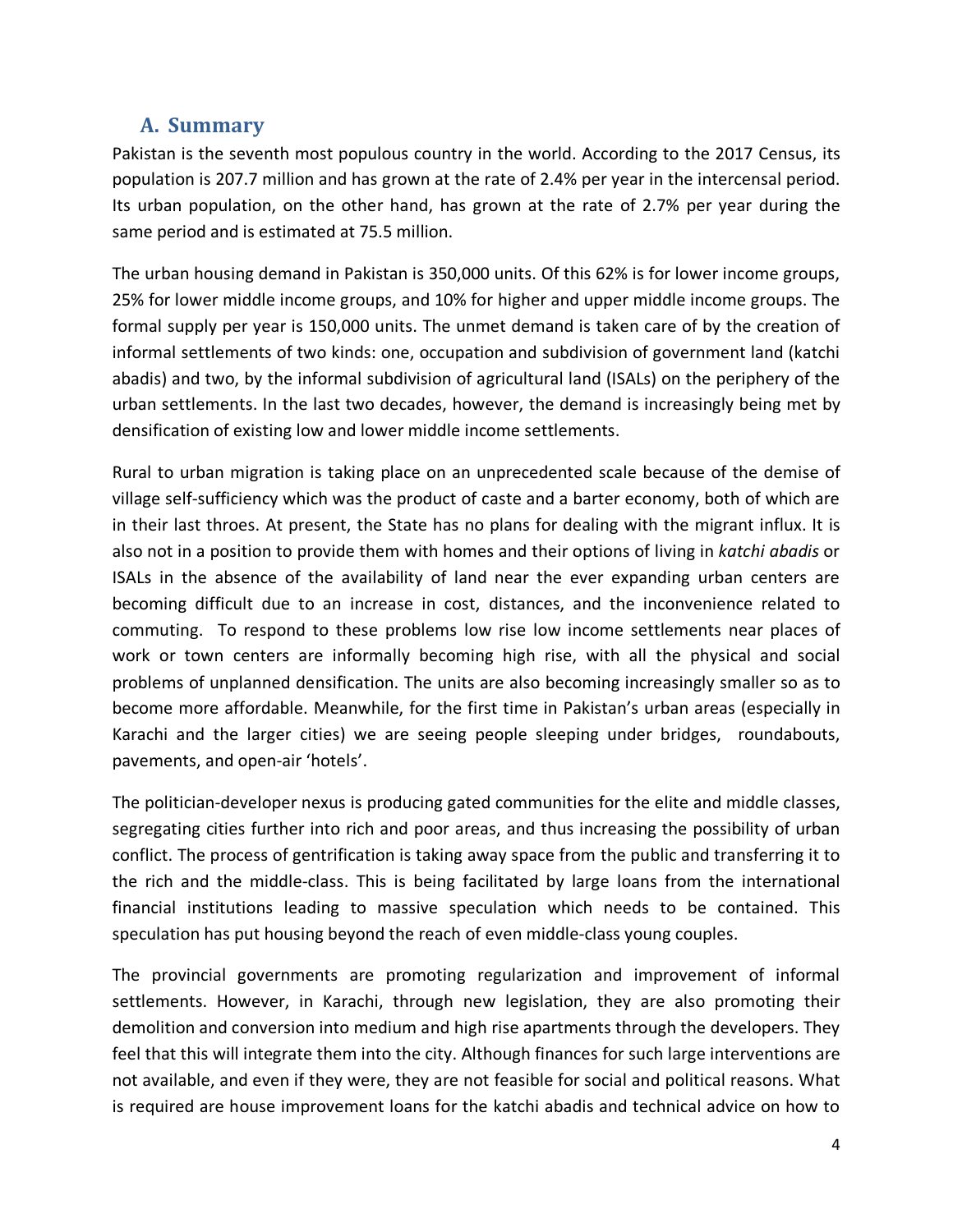use those loans effectively. In addition design and technical advice is also desperately required to the actors in the informal densification process. This advice can be given to the individual families, neighborhoods, or to the informal developers and contractors working in the low income settlements.

The credit facilities available through banks and the House Building Finance Company (HBFC) are not sufficient to cater to even a fraction of the demand. Without a reform in these institutions and their means of raising and disbursing funds, the situation will not improve. A very important element that needs to be introduced if the housing demand is to be met better is the creation of credit for the purchase of land for individuals as well as small cooperatives. To freeze the shelter shortage to present levels (8.5 million backlog growing at the rate of 200,000 units a year) an outlay of Rs100 billion would be required annually for the next 10 years, whereas the 2017-18 national budget has allocated only Rs 2.329 billion for housing.

The State is transferring its responsibilities to companies. A number of municipal functions have already been transferred, including the collection of revenue in some cases which is no longer the responsibility of the State. If this policy is to be pursued there has to be a very strong regulatory framework which protects the poorer sections of the population. It has been seen in the case of electricity that the poorer sections cannot afford to pay their energy bills since the costs are exorbitant. They also have to bear the brunt of 'load-shedding' as opposed to the higher income settlements. In the case of solid waste management, the *katchi abadis* have been ignored. Unlike 15 years ago, a family has to pay to enter a park for recreation purposes and has to pay a parking fee to park their motorbike or car. According to the Urban Resource Center's (URC) research, low income visitors to the more expensive parks have declined. A heavy toll tax has been placed on motorways and national highways making travel very expensive in one's own vehicle.

Unlike before, the State ignores protests from communities who increasingly use NGOs or political parties as go-betweens for negotiation purposes. The resulting culture has, apart from creating dependence, created a distance between government agencies and communities. The State does, however, listen to community projects which it showcases and which are increasingly becoming a drop in the ocean of capitalist domination.

The expansion of urban centers, in the absence of land use planning or its implementation, is swallowing up valuable agricultural land and damaging the ecology of the regions in which the cities are located, depleting water resources and polluting water bodies. It is also destroying geological formations, forests, and natural drainage systems. This is causing flooding and bringing about a rise in temperature, creating heat island effects in the urban areas especially in the high density high rise informal settlements. If unchecked these environmental hazards will increase. There is a need for new building design and technology which is affordable for low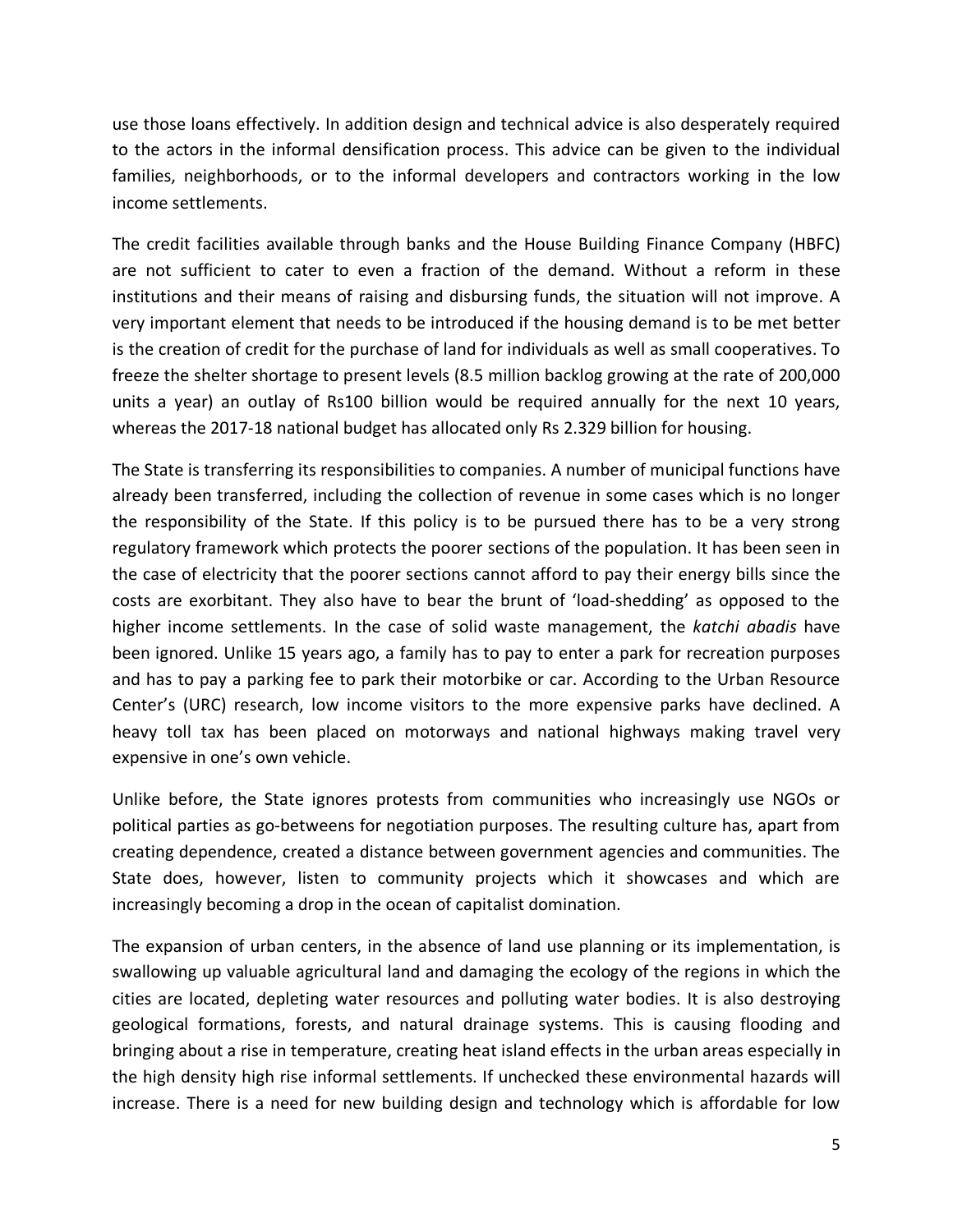income groups (especially with relation to insulation of external walls and roofs of buildings, planting trees) to deal with the effects of climate change. Urbanization on the periphery is also destroying traditional cultural precincts, intangible cultures and archaeological sites. With the neoliberal regime and its emphasis on direct foreign investment, master and strategic planning has been replaced by unrelated projects for which funds are available in the international market and with international financial institutions.

If we accept that this will remain so for the future, then we need to develop a criterion for judging projects. The URC in Karachi has developed the following criteria; that projects shall not destroy the ecology of the region in which the city is located, that the project should serve the interests of the lower and lower-middle income groups who form the vast majority of the populations of urban centers as priority, that land use should be decided on the basis of social and environmental considerations and not on the basis of land value alone, and that projects should not damage the tangible and intangible culture of the communities that live in urban areas.

However, the most important issue is related to land, its use and conservation. The URC in Karachi is of the opinion that Pakistan requires a serious urban land reform whose major ingredients would be; one, a heavy non-utilization fee on land and property. Two, an urban land ceiling act whereby no one person can own more than 500 square meters of urban land. Three, that no settlement should have a density of less than 400 persons per hectare. And four, no person who has taken a loan for house building once should be given another loan. In the presence of a powerful developers lobby and elite interests, it is difficult to implement such an urban land reform but given the changing political scenario in Pakistan and the activism of the higher courts such a conversation can take place.

The above recommendations will need time and effort. A more important reality is that for the foreseeable future housing will increasing be provided by the formal and informal private sector. Formal because increasingly funds are being made available for it and informal, because there a demand for it and there are huge profits that can be made from it with very little investment. To deal with this situation there is need for some sort of intervention to make the formal and informal housing product better designed and more affordable. It is also necessary to develop ways to open land for informal development through the provision of appropriately located road infrastructure and by enacting legislation through which the state can acquire vacant land for low income housing.

Academic institutions give a great deal of emphasis on community housing projects. This is important. However, it is also important that they understand the present formal and informal capitalist mode of housing production, its potential and its constraint's so that they can make relevant interventions in the process and come to conclusions, especially on density, space per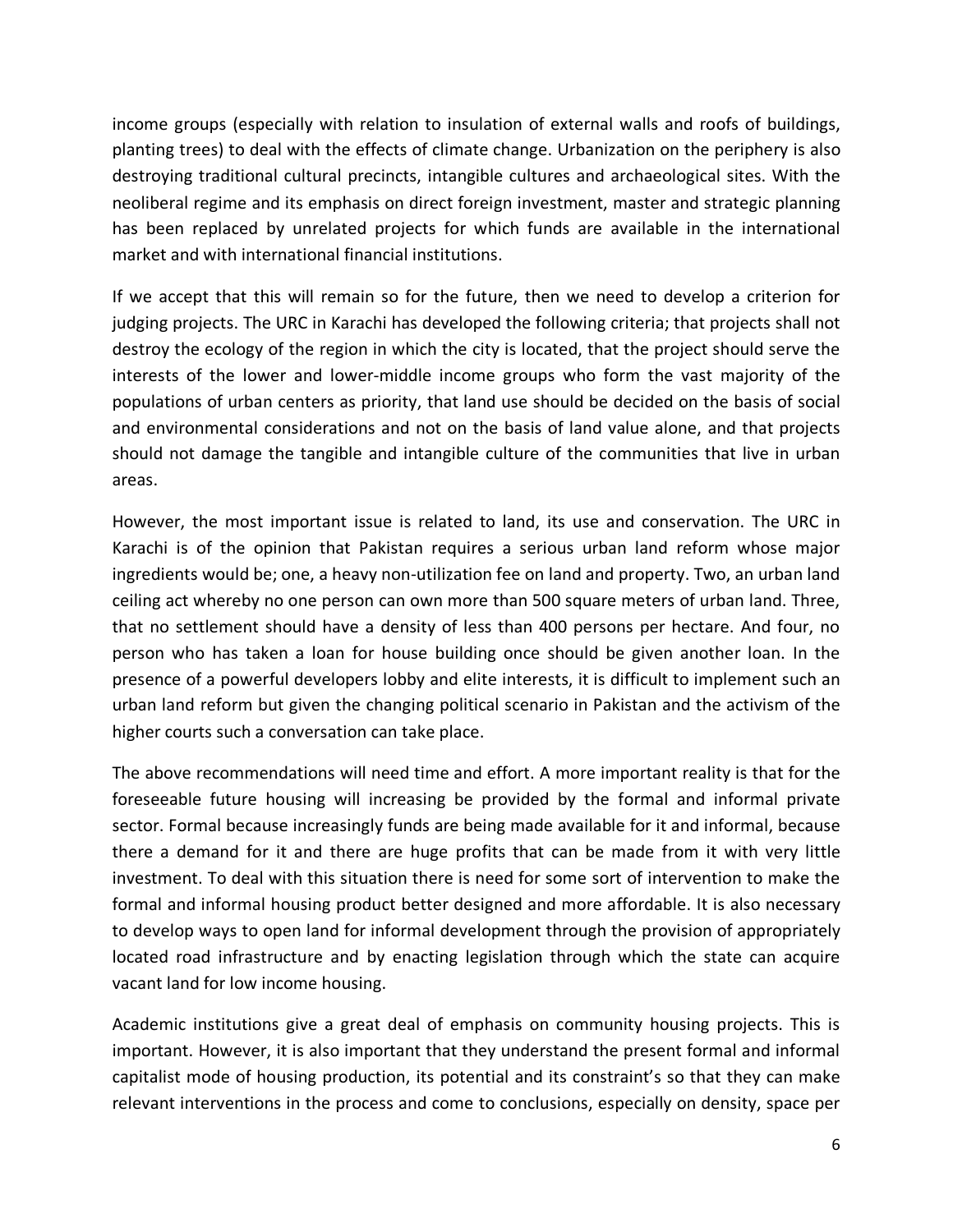person, energy and their relationship with architecture and planning, for different Pakistan contexts.

There are many peasant and indigenous peoples' movements against urbanization of agricultural land, water resources, cultural sites and orchards. These are environmental issues and need the support of academic institutions and civil society. If the movements are strengthened then the political establishment and the courts of law, especially the environmental tribunals, will take note of it. Many related issues are already before a supposedly pro-poor and involved Supreme Court.

#### **B. Text**

*"The State shall provide basic necessities of life, such as food, clothing, housing, education and medical relief, for all such citizens, irrespective of sex, caste, creed or race, as are permanently or temporarily unable to earn their livelihood on account of infirmity, sickness or unemployment".1*

#### **1. Pakistan**

Pakistan is a federation of four provinces located in South Asia and bordered by Afghanistan, China, India, and Iran. Its coastline lies along the Arabian Sea and the Gulf of Oman. The provinces that make up the country are Sindh, Punjab, Khyber-Pakhtunkhwa (formerly known as North West Frontier Province), and Baluchistan.

Pakistan came into existence as a result of the partition of British India in 1947. The country has an elected national assembly, which is the lower house of parliament, and a Senate which constitutes the upper house. In addition, each province has an elected provincial assembly. The local government at the district level has mostly been subservient to the provincial bureaucracy.

Pakistan contains 2.3% of the world's population. It is the seventh most populist country in the world. According to the 1998 Census, its population was 132.4 million and had grown at the rate of 2.6% per year in the intercensal period. Its urban population, on the other hand, had grown at the rate of 3.5% per year during the same period and was estimated at 43 million<sup>2</sup>.

<sup>&</sup>lt;sup>1</sup> Article 38 D. Promotion of Social and Economic wellbeing of the People, Constitution of The Islamic Republic of Pakistan

<sup>2</sup> Hasan, A. (2006). The Scale and Causes of Urban Change in Pakistan. Ushba Publishing International, Karachi.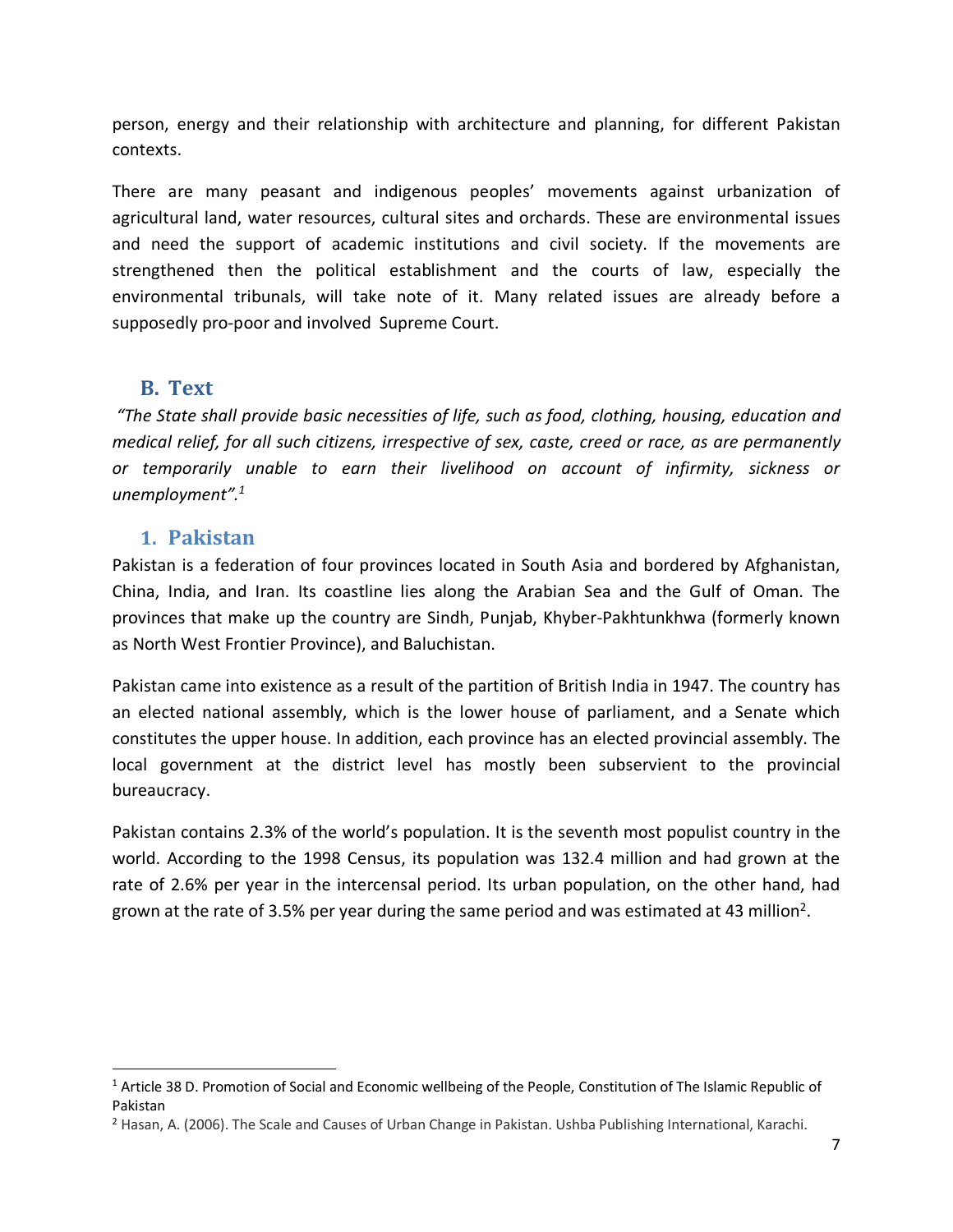## **2. Population**

Pakistan's urban and rural populations at the last census before Independence (conducted in 1941) were 4 million and 24.2 million respectively. At present, the urban and rural populations have increased to 75.58 million and 132.18 million respectively as per the 2017 Census<sup>3</sup>.

Demographers have questioned these figures, especially in relation to the urban population which they feel has been understated. This understatement is related to three reasons. One that, for the 1981 and 1998 census the definition of urban was changed to mean only those human settlements which had municipal governments. In the earlier definition, settlements of 5,000 and above population which had urban characteristics could be considered as urban<sup>4</sup>.

## **3. Background to the Current Situation**

As a result of the partition of India and the creation of Pakistan, there was an exchange of populations. Seven million Muslims from India migrated to Pakistan and about 6 million Hindus and Sikhs migrated to India from Pakistan. All of this happened within three months. As a result of this migration, the population of many towns in Punjab and Sindh increased by well over 50% and in the case of Karachi by over 100%<sup>5</sup>. The government faced an immense housing crisis. This is brought to light by the 1951 census which recorded over 48% of urban Pakistanis saying that they had migrated from India.

Initially, the refugees invaded all open public spaces. They were removed from most of these and settled into what were known as displaced peoples' colonies. To facilitate the provision of services to these colonies, organizations known as improvement trusts were created such as the Karachi Improvement Trust or the Lahore Improvement Trust. These were managed by the provincial bureaucracy in a very top-down manner. Many of these colonies became permanent settlements with the people acquiring tenure rights.

In the early '50s, the government initiated the building of core houses for the refugee populations. In the case of Karachi, the program was very ambitious and sought to build 40,000 houses in the first phase. However, due to financial and administrative reasons and the lack of capability and capacity in the implementing agencies, the program was abandoned after building only 10,000 housing units. Following this failure, the government developed plot townships where it provided a plot, water by tanker trucks, a service road, and left the house building and service acquiring processes to the residents<sup>6</sup>. These townships too were also on too small a scale to meet the demand and with internal migration increasing rapidly in the '50s and '60s, the demand increased phenomenally.

 $3$  Ibid.

 $<sup>4</sup>$  Ibid.</sup>

 $<sup>5</sup>$  Ibid.</sup>

<sup>6</sup> Hasan, Arif (2000). 'Housing for the Poor'. City Press, Karachi.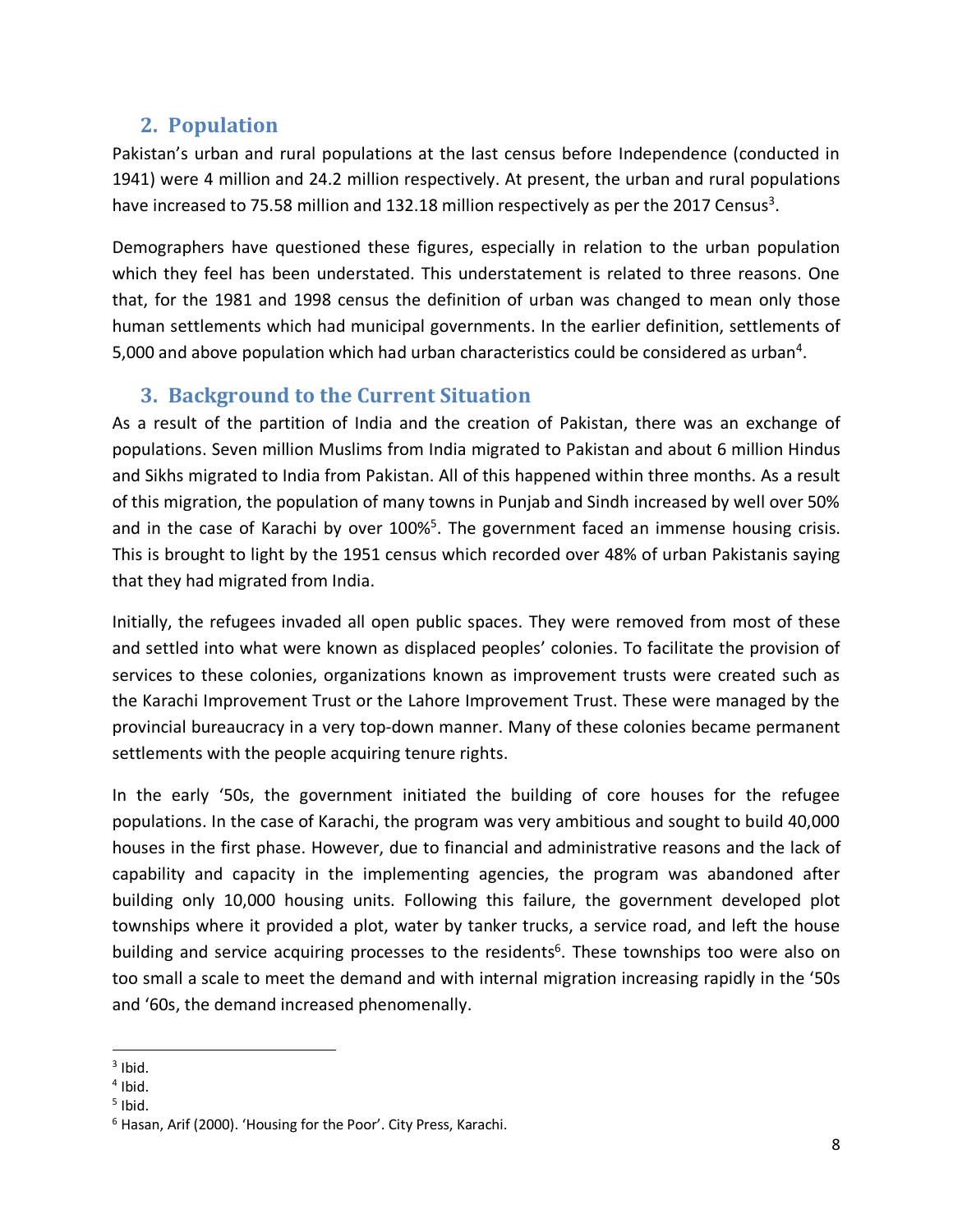To meet this demand, two informal processes emerged through which the majority of urban Pakistanis have acquired their homes. One was the informal subdivision of government land (ISDs) **(see Box 1)**. The second is the informal subdivision of agricultural land (ISAL) on the city periphery **(see Box 2)**.

#### **Box 1: The Evolution of Yakoobabad (Informal Subdivisions on Government Land)**

*Yakoobabad is an informal settlement in Orangi Town, Karachi7 . Before 1977, it was vacant land belonging to the Board of Revenue (BOR) who had given it on a one-year renewable lease as pasture land to an elder of the Rind tribe (hence for the referred to as X). In February 1977, Y, who is a wellknown informal developer moved onto X's land with 100 destitute families whom he provided with bamboo posts and mats for constructing shacks. X resisted the occupation and there was violence. The local police station intervened and arbitrated. It was decided that the Rind tribe would receive Rs 500 for every plot that was developed by Y. The plots given to the 100 destitute people were exempt from payment and Y also did not receive any payments for them. It was also agreed that Y would pay Rs 200 per plot to the Karachi Municipal Corporation (KMC) officials from the sale proceeds and then the police would recover Rs 200 or more from the owners as a converted their shacks into concrete construction. After this, Y laid out Yakooabad on a grid-iron plan, leveled the roads by informally hiring tractors and a bulldozer from the KMC staff and left an open space for a mosque and school. Commercial plots were set aside for speculation along the main roads. Negotiations were entered into with representatives and touts of government officials who could be of help in the future development of the settlement and 30 percent of all plots were set aside for these officials for speculation purposes. Whoever purchased a plot, except the KMC and government officials, had to construct a house in a month's time and move in failing which he/she would lose their plot and the money they had paid for it. Thus, speculation was prevented and the settlement expanded fast.* 

*Y engaged donkey cart owners to supply water (illegally acquired from the KMC water mains in Orangi) which was paid for by the residents. A few weeks after the first shack was built, a contractor, Nawab Ali, established a building component manufacturing yard in the settlement and started supplying concrete blocks and tin roof sheets along with technical advice and small credit for house building. By 2000, 92 percent of the families had built their homes with support from Nawab Ali and 62 percent had taken credit from him. Another entrepreneur, Faiz Muhammad Baloch, moved into the area and set-up a generator and started supplying electricity to the residents at the rate of Rs 30 (payable in advance) per month for a 40 watts bulb.* 

*Y formed a welfare association of all the households who purchased a plot from him and got it registered. Through the association, he has lobbied for infrastructure and improvements with the help of officials and politicians who held plots in Yakoobabad. As a result, by 2000, Yakoobabad had become a proper settlement with electricity, telephone, water, and gas connections. Also, by 2000, the area had 10 primary schools, two secondary schools, six clinics and paved roads including 401 micro-enterprise units providing employment to over 2,600 persons in the settlement.*

Source: Hasan, Arif; *Understanding Karachi*, City Press, Karachi, 2000

The Informal subdivision of agricultural land is a very different phenomenon from informal subdivisions of state land. The ISDs came to be known as *katchi abadis* whereas ISALs came to

 <sup>7</sup> **Karachi is the capital of the province of Sindh and is the most populous city in Pakistan. It contains 9% of Pakistan's total population and 24% of the country's urban population. It generates 15% of national GDP, 25% of the country's revenues, and 62% of income tax. It is also Pakistan's media center, economic hub, and the country's only port.** (source: master plan group of offices, city government 2007)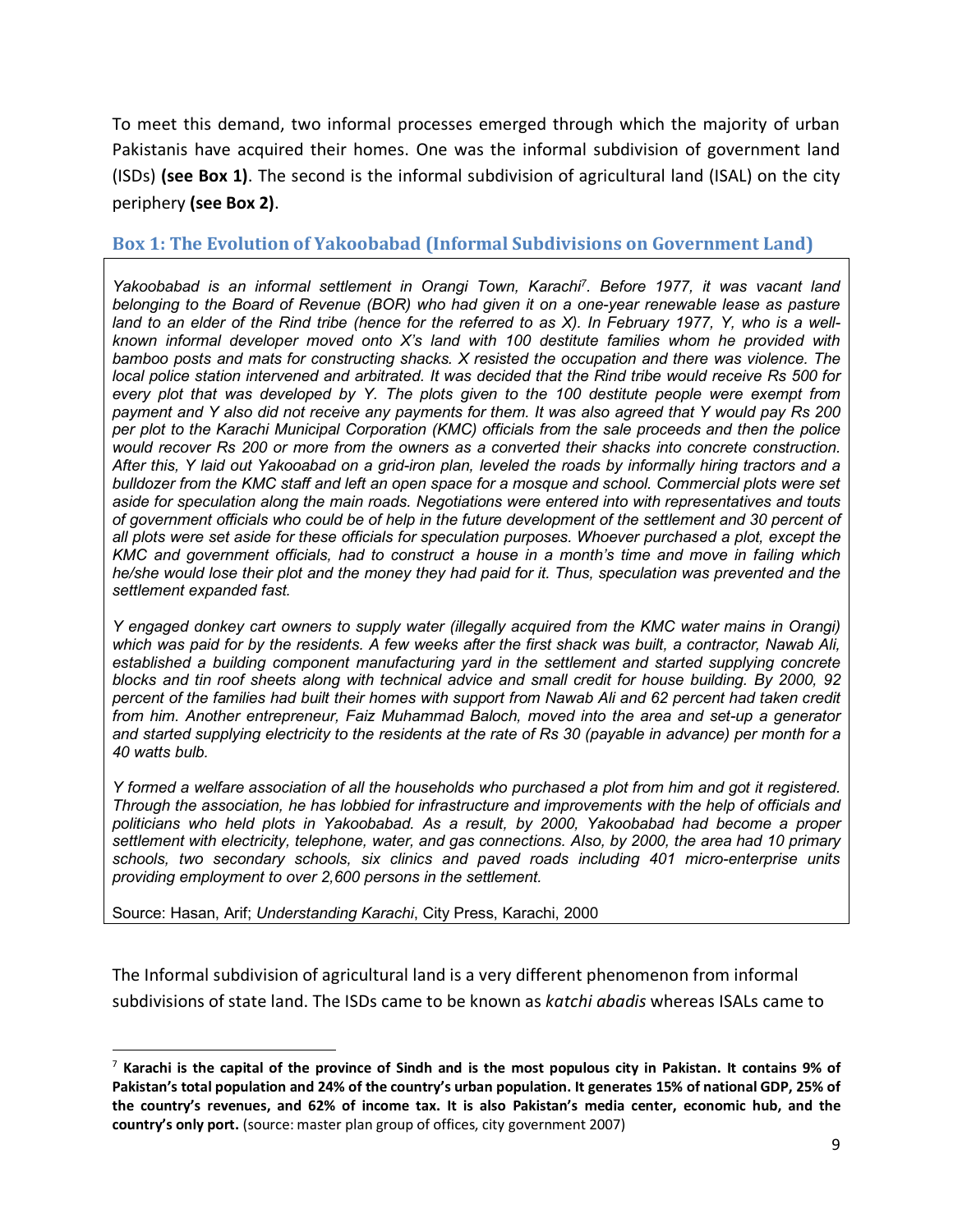be known as slums in official documents. ISALs, though informally developed, have tenure security which the *katchi abadis* do not.

#### Box 2: The Informal Developers of Faisalabad<sup>8</sup> (Informal Subdivisions on **Agricultural Land)**

*Chaudhary Ghulam Rasool Cheema is an informal developer in Faisalabad. His family came from Gurdaspur in India and lived near a village on Jaranwala Road. His first job was as a WAPDA storekeeper. He began this business because his salary was not enough to support his big family. He has been a member of the Pakistan People's Party and later of the Pakistan Muslim League. To begin his business he sold a piece of land that he had in his village which is about 20 kilometers distance from Faisalabad. He chose to work along the Jaranwala Road because the people of the area knew him because of his political activities. He planned his first housing scheme in 1990 but work on it started in 1994. Up-till now he has completed five small schemes each having 70 to 150 plots. The size of the plots is usually 5 marla and the measurements are 30 feet front into 45 feet depth. The streets are 20 to 28 feet wide. He raises the streets 2 feet above the road level. If the streets are not raised then people do not buy the plots because they are afraid that the settlement will get flooded. The earth-work for the streets is done by the Afghanis who have trolleys and jack machines for this job. Local people do not do this work since they have no experience in it and no machinery. For setting up his business he employs two persons as office staff. However, he hires a number of "field workers". These field workers contact prospective clients, prepare layout on site and supervise earth filling. When a project begins he usually has about 20 field workers who provide forms to the clients at Rs 10. If they sell ten forms in a day they earn Rs 100. For the advertisement of a scheme, a pamphlet is prepared and is given in newspapers inviting young middle or metric educated boys to come and work as field staff. These boys go to the areas which are congested or where people do not have their own houses. They brief them about the scheme and try to convince them that they should buy a plot. Most of the boys who respond to Mr. Cheema's ad, already have experience in this field. They are given a further incentive of a commission for each plot that they sell. The planning of the scheme is done by Mr. Cheema himself after which the sketches are provided to a draftsman for further development. The draftsmen who work for him are FDA employees and are hired by him on a per job basis. The most important criteria for the purchase of land for the scheme is the availability of transport, which means access to the main inter-city road, and electricity. If the land is more than 2 kilometers from the inter-city road, the scheme does not sell. There is no attempt to develop corner plots or commercial plots. It is simply a 5 marla subdivision. In the smaller schemes, Mr. Cheema provides no services such as water, sewage or electricity. People acquire water by hand pumps,*  which they later convert to piston pumps, sewage through self-help (it invariably disposes into a canal) *and electricity through lobbying with Water and Power Development Agency (WAPDA). The developer does not keep any plot for speculation but 30 percent of the plots normally remain unsold for a period of 3 to 4 years. There is a written agreement with the person who purchases the plot and proper records of receipts of installments paid are maintained. People invariably pay regularly by coming themselves to Mr. Cheema's office. For the transfer of land from the landowner to Mr. Cheema, both the parties visit the divisional headquarters where land records are kept. Here they pay the legal as well as "the other" charges. In the revenue department ledger, land remains as agricultural and streets and roads are recorded as amenities. The cost of transfer of land to the developer is borne by the purchaser.* 

*When Mr. Cheema started his business in 1990, he had to look out for people who wanted to sell their agricultural land. Now that people know that he is in business and has an office where plans are displayed, landowners come to him themselves. Also, wherever he develops a scheme, he puts up a board on which the name, plan, and details of the scheme are given. Mr. Cheema says that the success* 

 $\overline{\phantom{a}}$ 

**<sup>8</sup> Faisalabad is arguably the most important secondary city of Pakistan. It is the center of the country's textile industry. In 1941 it had a population of 69,930 and in the 1998 census it had a population of 2,009,000 (source: The 2004 Baseline Survey on Millennium Development Goals in AACs Chapter 6 Faisalabad, Pakistan). It is expanding rapidly through the Informal Subdivision of Agricultural Land (ISAL) and as an important academic center for the Punjab province.**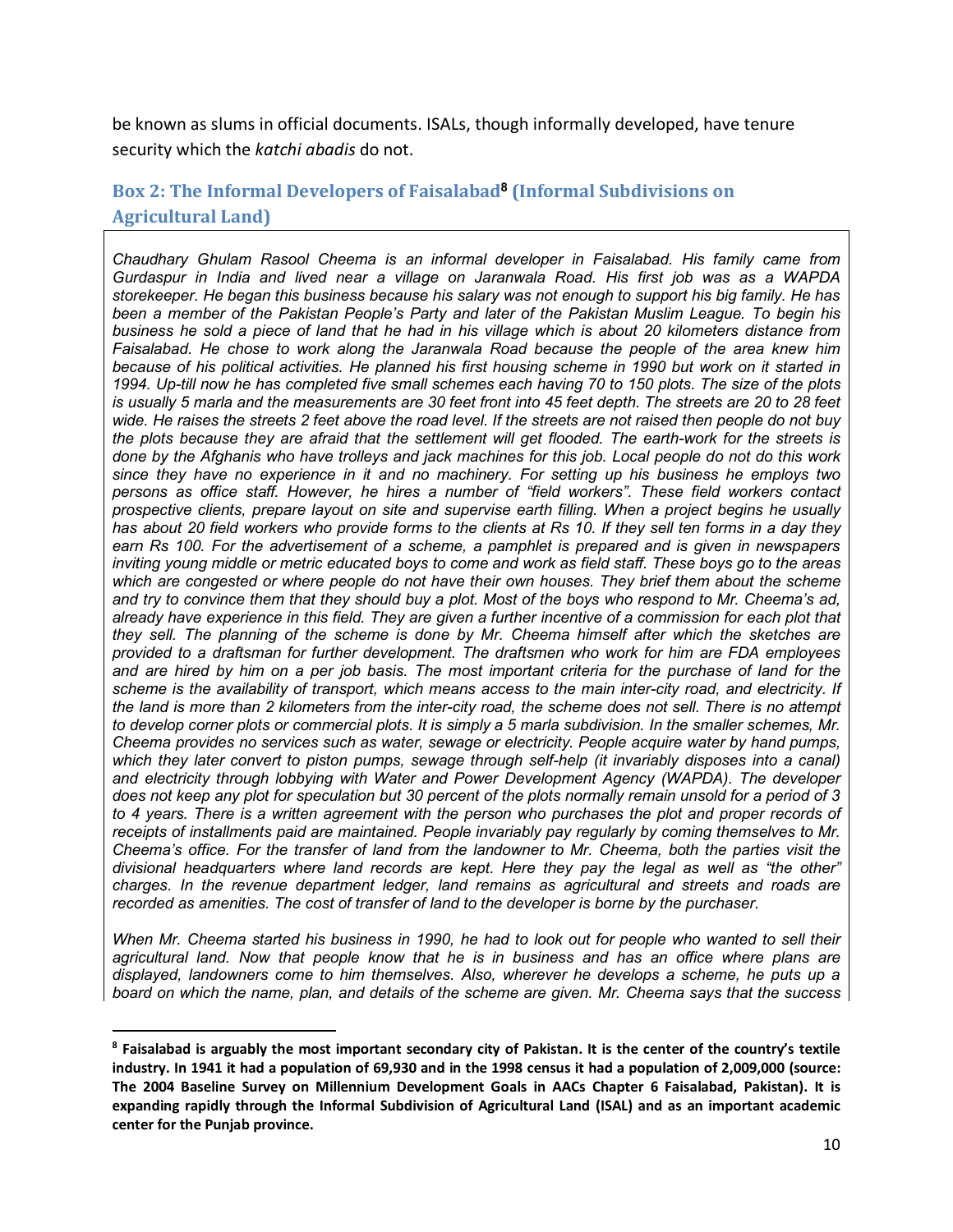*of these schemes lies in the fact that the developers have understood what a poor man can afford to pay and they act accordingly. He also says that if the government could support this activity and provide the developers some loan, then in two to three years' time there would be no one left in Faisalabad who was homeless.* 

Source: *Observations and interviews by the lead author.*

According to Faisalabad Development Authority (FDA) estimates, informal developers are subdividing agricultural land for housing on a large scale (2000-2500 plots per year) to meet the housing demand which is estimated at 7,000 (units) for the low-income groups. There is no housing scheme in the public sector and one of the reasons for this is that the FDA does not own any more land. In addition, there is no plan to integrate the informal housing projects into a larger city plan. Of the schemes that the informal sector develops, not even 10% are approved by the FDA and in many cases, the FDA has no full information of them.

Between 1947 and 1998, Faisalabad's population has increased by about 1.9 million. A minimum of 200,000 housing units would be required for this population increase. However, between 1947 and 1998, the government has been able to provide only 38,785 plots and houses. This includes nuclear houses and 22 flats developed for the residents of bulldozed *katchi abadis*9.

| Table 1: A Comparison of ISDs and ISALs |                                               |                                                             |  |
|-----------------------------------------|-----------------------------------------------|-------------------------------------------------------------|--|
|                                         | <b>Informal Subdivisions on Government</b>    | <b>Informal Subdivisions on Agricultural Land</b>           |  |
|                                         | Land (ISDs)                                   | (ISALs)                                                     |  |
| 1                                       | On government land.                           | On private agricultural land.                               |  |
| $\overline{2}$                          | A diminishing phenomena (mainly in<br>Sindh). | Increasing rapidly all over Pakistan.                       |  |
| 3                                       | A government official-middleman joint         | A middleman-landowner joint venture                         |  |
|                                         | venture (often politicians involved).         | facilitated informally by government officials.             |  |
| 4                                       | Middleman overheads are bribes and            | Middleman overheads are minimal.                            |  |
|                                         | bhatta.                                       |                                                             |  |
| 5                                       | Speculation is controlled by forcing          | Speculation is not controlled and so part of                |  |
|                                         | occupation of land.                           | schemes may remain vacant for years.                        |  |
| 6                                       | Initially no security of tenure.              | Security of tenure.                                         |  |
| 7                                       | Large schemes in Sindh (Karachi).             | Small schemes (average of 60 plots).                        |  |
| 8                                       | Large plots, proper roads, amenities.         | Increasingly smaller plots, narrow roads, no                |  |
|                                         |                                               | amenities.                                                  |  |
| 9                                       | Located wherever there is accessible          | In $\frac{1}{2}$ to 1 km width along the corridors existing |  |
|                                         | government land.                              | in the urban areas.                                         |  |
| 10                                      | One-time payment for land to                  | Payment in installments for land to the                     |  |

**<sup>9</sup>** Hasan, Arif. Aleemuddin, Salim. Sadiq, Asiya. The work of the Anjuman-e-Samaji behbood and the larger Faisalabad context. Working Paper. IIED.

 $\overline{a}$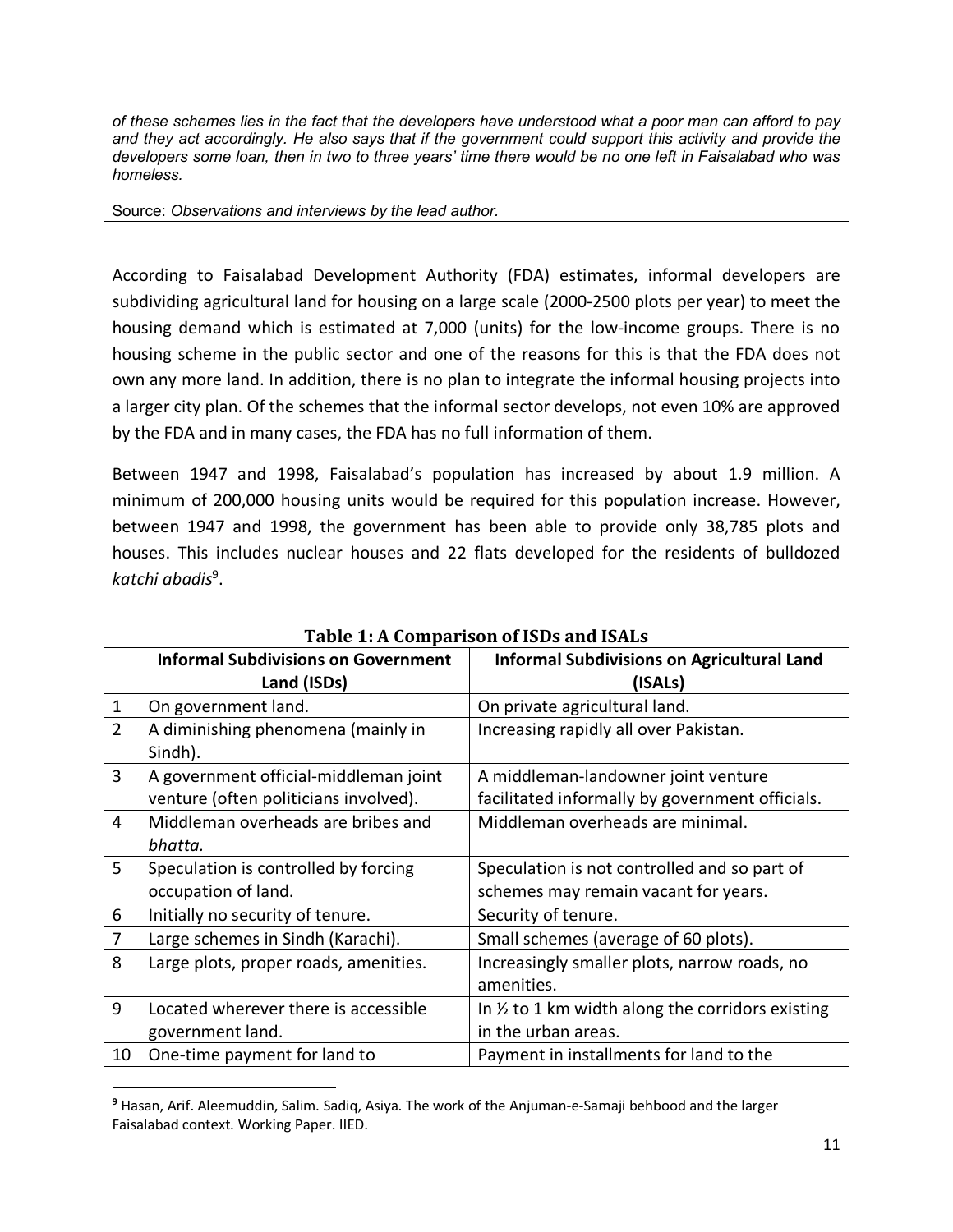|    | middleman but bhatta is paid till the      | middleman. No bhatta.                        |
|----|--------------------------------------------|----------------------------------------------|
|    | settlement is secure.                      |                                              |
| 11 | Strong middleman backed community          | CBOs formed by public-spirited               |
|    | organizations for acquiring: tenure rights | individuals/groups. These are few in number. |
|    | and infrastructure (which is seen to add   |                                              |
|    | to tenure security).                       |                                              |
| 12 | Government inputs: the Katchi Abadi        | MNA/MPA/Councilor ad-hoc schemes.            |
|    | Improvement and Regularization             |                                              |
|    | Programme (KAIRP).                         |                                              |
| 13 | Purely poor communities.                   | Also for middle-income groups.               |
| 14 |                                            | Informal Cooperatives.                       |

## **4. Current Housing Situation**

The current housing situation and trends are given below.

The number of housing units between 1980 and 1998 increased by 2,47 million, which is an increase of almost 70 percent (69.6%). Persons per room declined from 3.2 to 2.6. One room houses decreased from 42.58% to 30.38% and 2-4 room houses increased from 13.68% to 19.11%. This shows an overall improvement of the housing conditions in the country. However, there are major provincial differences between the provinces. In Baluchistan for instance, persons per housing unit increased from 7.6 to 7.8 and in KPK to 7.9 while the national average stood at 7, with Sindh having the lowest at  $6.8^{10}$ .

The current housing demand and supply is given in the table below: <sup>11</sup>

| <b>Table 2: Current Housing Demand and Supply</b> |               |  |  |
|---------------------------------------------------|---------------|--|--|
| Total demand per year                             | 700,000 units |  |  |
| Urban demand per year                             | 350,000 units |  |  |
| Rural demand per year                             | 350,000 units |  |  |
| Lower income group                                | 62%           |  |  |
| Lower middle income group                         | 25%           |  |  |
| Higher/upper middle income group                  | 10%           |  |  |
| Formal supply per year                            | 250,000 units |  |  |
| Urban supply per year                             | 150,000 units |  |  |
| Rural supply per year                             | 100,000 units |  |  |

<sup>&</sup>lt;sup>10</sup> Government of Pakistan Census Reports

<sup>&</sup>lt;sup>11</sup> Jabeen, A. Sheng, H. X. Aamir, M. (n.d.). 'Housing Crises in Pakistan: Review of Population Growth and Deficiencies in Housing Laws and Policies'. International Journal of Sciences: Basic and Applied Research (IJSBAR).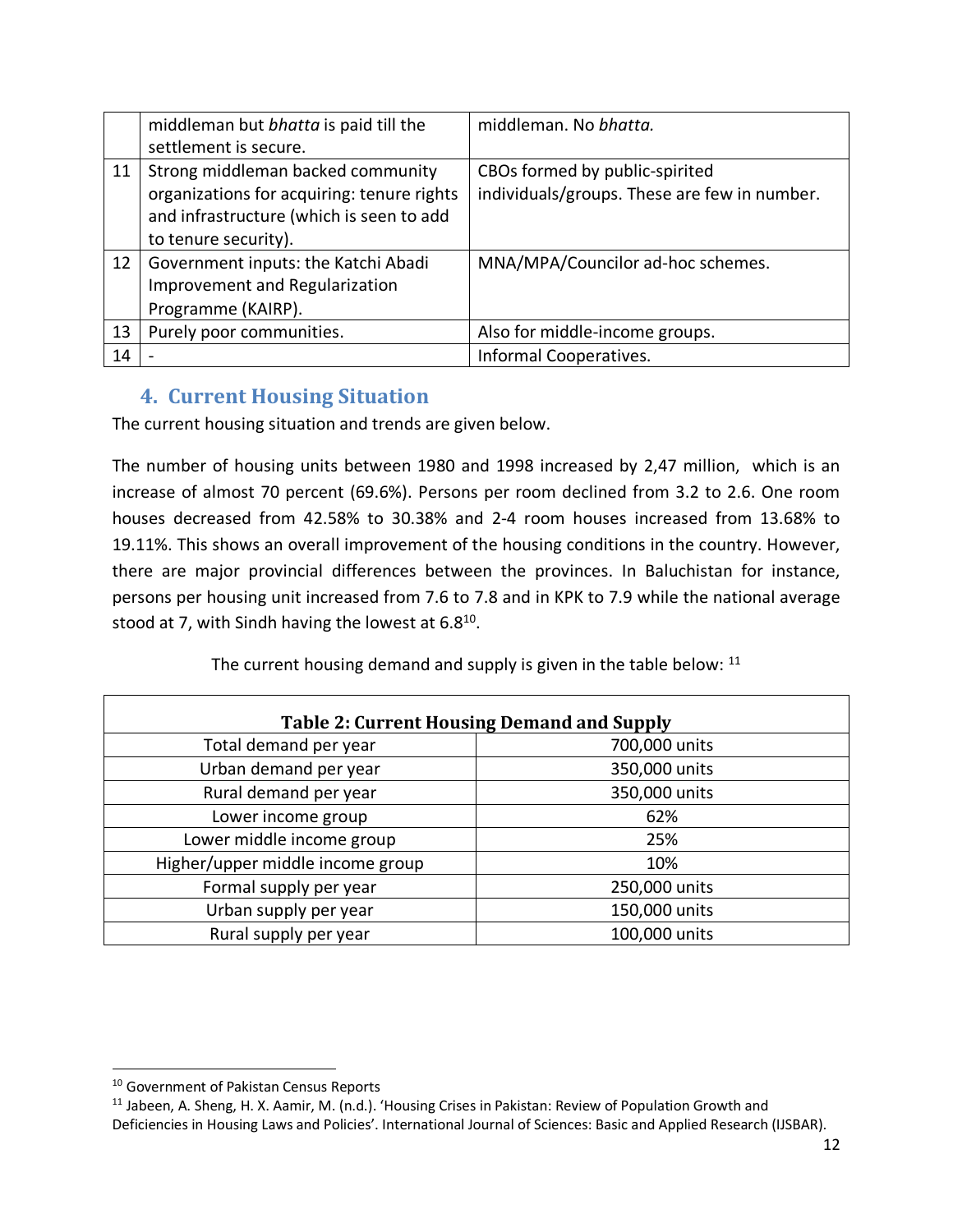About 25% of the unmet urban demand is accommodated by the creation of katchi abadis, 60% through the informal subdivisions of agricultural land (ISALs) and 15% through the densification of inner cities<sup>12</sup>.

In addition, there is a total annual housing backlog of around 605,000 of which about 50% is urban<sup>13</sup>. As a result, the katchi abadis and ISALs keep growing as is illustrated in the table below for Karachi.

| Table 3: Karachi's Katchi Abadi Population |            |            |           |           |
|--------------------------------------------|------------|------------|-----------|-----------|
|                                            | '70s(1978) | '80 (1985) | (1998)    | 2006      |
| <b>Population</b>                          | 2,000,000  | 2,600,000  | 4,901,067 | 8,540,000 |
| <b>Number of households</b>                | 227,000    | 356,000    | 700,152   | 1,200,000 |
| Percentageof<br>population                 | 55 %       | 43 %       | 50 %      | 61%       |

## **5.** The katch abadi Improvement and Regularization Program

In the 1970s election, the Pakistan Peoples' Party (PPP) with its socialist agenda came to power and initiated the "*malikana huqooq*" or ownership rights program whereby it sought to regularize and *improve katchi abadis* on government land. However, a proper law was enacted only in 1978 giving the provinces the right to legislate on the regularization processes and institutional arrangements.

Initially, local government at the district and sub-district level was given powers for this process and they created *katachi abadi* directorates. However, these local governments in Sindh and Punjab, where most *katchi abadis* were located, were subservient to the provincial bureaucracy and so, the urban development authorities also became one of the regulating authorities/institutions. In the case of Sindh the Sindh Katchi Abadi Authority (SKAA) under the provincial government was created for this purpose. As such, elected local bodies were not directly involved in the regularization process. Over time, through election promises and their fulfillment, the majority of *katchi abadis* in Pakistan had been notified for regularization and in the case of Karachi, 72% have been notified.

 $12$  Ibid.

 $13$  Calculated by the authors using government figures and reports.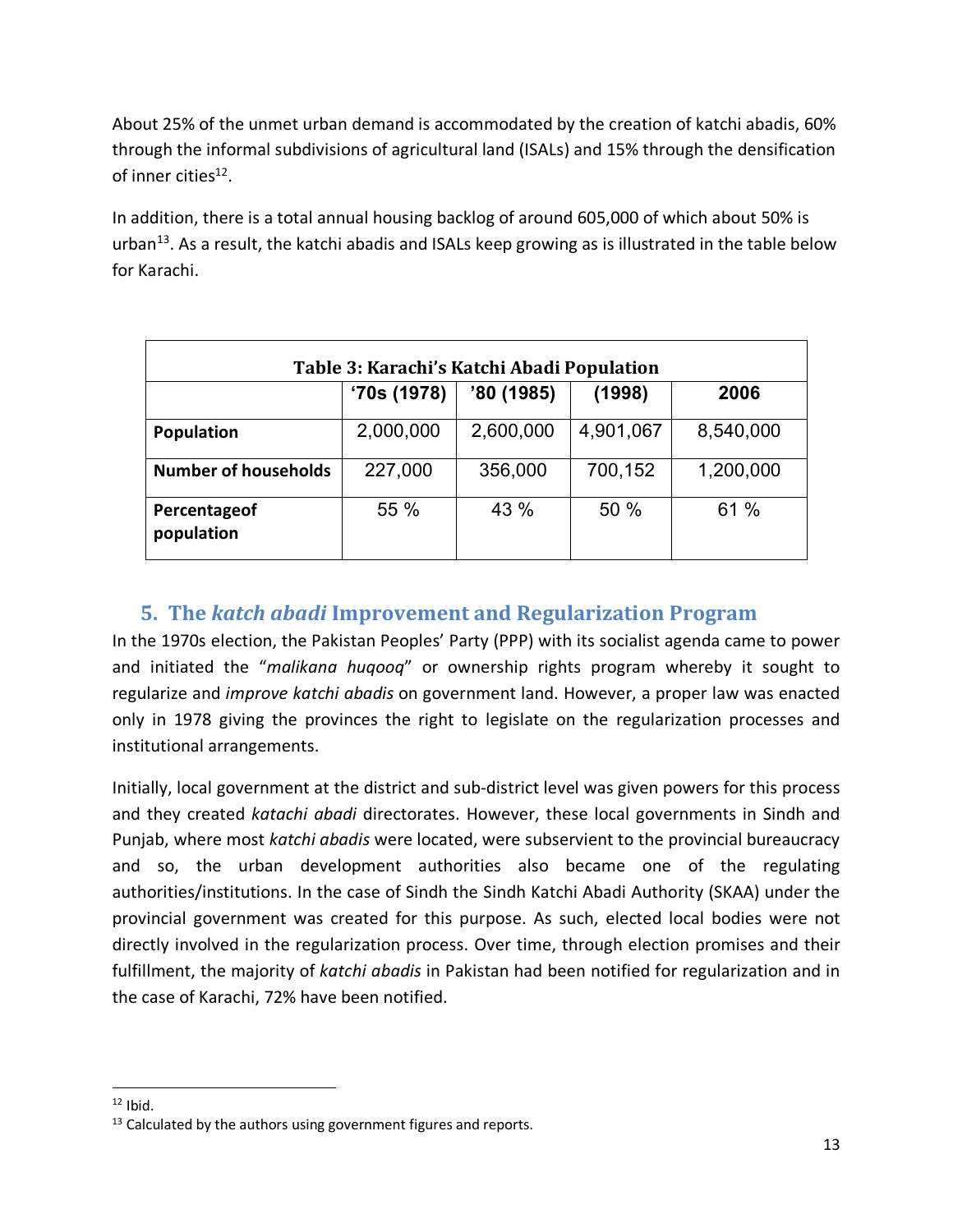The Junejo government in 1987 announced March 23, 1985 as the cut-off date for the regularization of *katchi abadis* in Sindh. However, because of a number of administrative and legal issues related to the transfer of land process, regularization was delayed. Meanwhile new *katchi abadis* were created. As a result, the cut-off date was later extended to June 30, 1997 and in the Punjab it was extended to 31 December, 2011. The cut-off date means very little because it does not prevent the katchi abadi from densifying upwards and often encroaching on adjacent land if it is available.

Unlike the *katchi abadis*, the ISAL have not been the beneficiaries of a national program. Their acquiring of amenities and upgrading has been carried out by MNA, MPA, Councilor funds, and local government projects. As long as the local governments were empowered between 2001 – 2008, considerable funds were used for providing water, drainage, and street paving to the ISAL settlements. The provincial governments, on the other hand, have not provided the local government with sufficient funds to continue with this work as before<sup>14</sup>.

## **6. The Regularization Process**

The regularization process involved a lot of paperwork on the part of the house owner and visits to a number of offices. As a result of this, even though there have been improvements in the *katchi abadis* a very small number of people have actually acquired leases. The notification of regularization of a *katchi abadi* provides defacto ownership to the residents. Paperwork involves making a plan of the house as well and working out areas and dimensions. Since this is beyond the capability of the house owner, middlemen have emerged who make all the documentation required for the lease and undertake to get the necessary lease document as well. This is done at a considerable fee.

## **7. Current Housing Policy**

The current housing policy officially in use was framed in 2001. It dealt with a number of issues. It gave priority to the identification of land for housing by provincial and local authorities and removing bottlenecks from the land acquisition process and emphasized resource mobilization and encouraged institutions to give mortgage loans for housing purposes at market rates. In addition, it proposed a housing refinance window at the state bank of Pakistan for long-term multilateral agencies such as the World Bank, Asian Development Bank, and JICA. Further, it also gave incentives to the construction services sector to build for low-income and lower middle-income clients and proposed further regularization for the *katchi abadis* and the slums through resettlement plans, emphasizing that no eviction shall take place from slums and *katchi abadis* unless residents are relocated. The necessity of research on building materials and construction technology in order to respond to the housing crisis was also identified. An important section of the report deals with women in housing and community participation and

<sup>&</sup>lt;sup>14</sup> Interview with Hafiz Rashid, Director, Punjab Katchi Abadi Directorate. 19 May, 2018.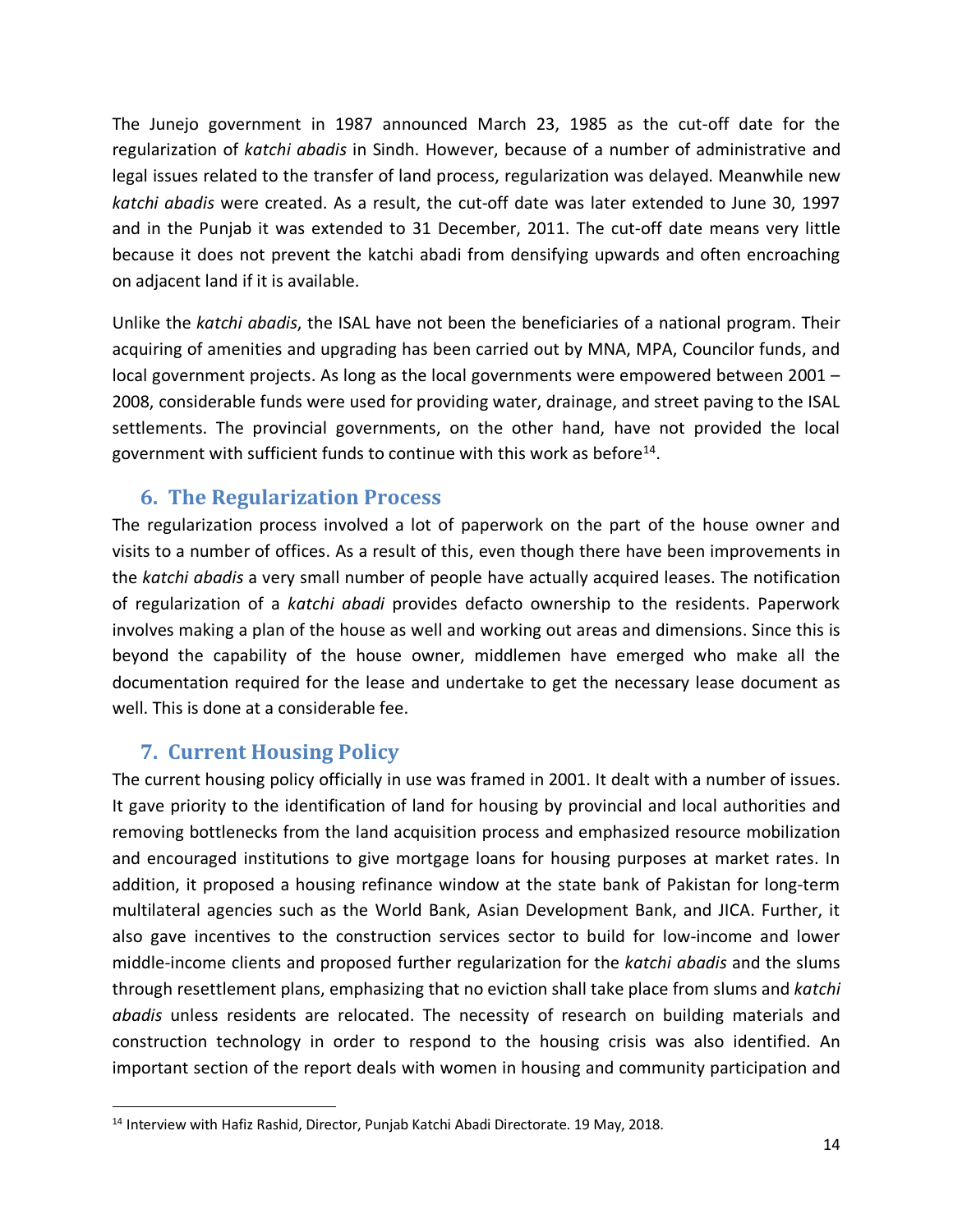emphasizes the need for women to be a part of the decision-making process in housing-related fields. 15

Although political parties have promised much **(see Box 3)** very little of the policy recommendations have been followed except for support to the builders in accessing loans, in reducing taxes on them, and increasing the number of katchi abadis for regularization purposes. The other important recommendations on housing finance have been implemented and the process of acquiring loans has been considerably liberalized. As a result, many banks are today providing mortgage finance. The policy also recommends that provincial governments initiate legislative measures encouraging even the smallest administrative units to effectively implement the policy. The lower middle income groups are the main beneficiaries of these policies.

#### **Box 3: Unfulfilled Promises: Incomplete Housing Schemes**

*The PPP had announced a project under which the poor would be provided with affordable homes and plots in all cities of Sindh including Karachi. This project, to be commenced under the Shaheed Benazir Bhutto Housing Cell, was to cater to around 15,000 underprivileged families. The former chief minister, Qaim Ali Shah had approved the allocation of 350 acres of land in different parts of Karachi for this project. However, the land was never transferred to the Shaheed Benazir Bhutto Housing Cell. The land utilization department under the new administration of the housing cell issued challans worth Rs 170 million to transfer ownership of the land to the housing cell in June 2016. The release of the payment was delayed and so was the transfer of the land. Because of the delays, the land near Surjani Town has already been illegally occupied and there is fear of the rest of the land also being encroached upon. In Hyderabad, a project was planned to provide 300 families with plots at low rates on a total of 19 acres of*  land. Rs 4.6 million were to be provided to the land utilization department so that it could obtain *ownership of the land, this is yet to happen. 12 acres of land has been allocated for 200 families in Mirpurkhas, and 5 acres of land has been allocated for 120 families in Nawabshah. No work has commenced on either of these projects. Instead, the projects suffered from reports of financial irregularities, and a lack of administration. All of this resulted in the National Accountability Bureau (NAB) arresting the former chairperson and technical director of the cell, Manzar Abbas, along with several other employees in 2015.*

*Prime Minister Nawaz Sharif announced Apna Ghar Housing Scheme in 2013, the project has yielded nothing so far except for files. The manifesto of the PML-N promised to provide at least 1,000 clusters of 500 houses each. The provinces were to provide the land free of charge and the construction costs would be taken up by the Federal Government. This project was to be completed within the span of 5 years. Of the Rs 350 million asked for by the Housing Ministry, the government allocated only Rs 10 million. The project also does not have a permanent chief executive or related staff to run the programme and the project continued to be on the least priority agenda for the government throughout their term.* 

*Imran Khan of PTI has announced that in the next five years his government will provide 5 million new housing units. However, his government in KP was the fourth provincial government to have failed to complete the Regi Model Town launched 26 years ago. Regi Model Town has 26,000 plots and is the oldest and largest housing project in the province. Out of 5 Zones, Zone 3 and 4 of Regi Model Town have 10,000 housing units in them which the PTI government failed to develop. The Peshawar Development Authority (PDA) has been accused of spending the funds for Regi Model Town on other projects. Only 600 houses have been built and a few dozen are under construction however, there are no* 

<sup>&</sup>lt;sup>15</sup> Ministry of Housing and Works (2001). National Housing Policy. Government of Pakistan.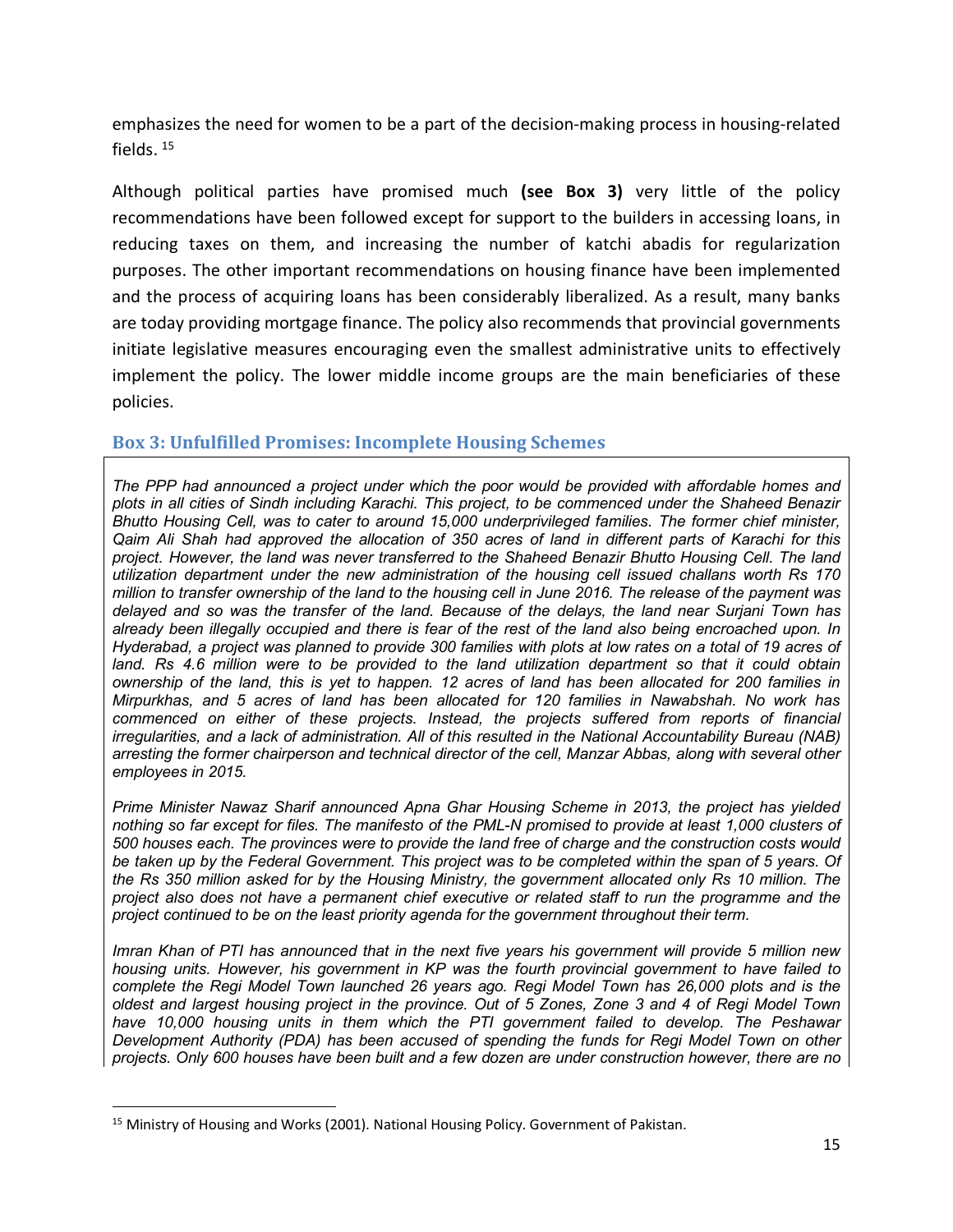*facilities available to the residents except for electricity and water. The residents were promised gas connections 3 years ago which are also yet to be provided.* 

Sources: 1. Haq, Riazul (August 1, 2016). 'PML-N's low-cost housing scheme limited to files'. The Express Tribune 2. Abro, Abdul Razzaq (November 13, 2017). 'PPP-led Govt. fails to initiate low-income housing schemes'. The Express Tribune 3. Yousefzai Mushtaq (May 25, 2018). " Pti 5 Million New Homes Pledge'. The news

Despite liberalizing the availability of mortgage loans, the poor are still not beneficiaries simply because no loans are available for the purchase of land. To add to this, loans for house building require a collateral or a formal sector job, both of which the poor don't have (72% of all jobs in Pakistan are informal). The high interest rates on these loans also make them unaffordable to these poorer populations. However, the banks have now started to accept a leased *katchi abadi* house for funding house improvement.

In the first decade of the twenty-first century, Pakistan adopted neoliberal policies for its economic and housing sectors. As a result of this, families have to simply access the market which is dominated by developers in the big cities. The developers acquire land from private owners or from government planned schemes and get loans approved for their clients from the HBFC thus making their product less unaffordable to their clients. Large developers such as the Defense Housing Authority (DHA) **(see Box 4)** develop raw land which they acquire from the State, as huge townships and sell it for commercial and residential use. More recently, developers have also started to cater to the lower middle classes but to make the product affordable they make the units far too small for a family of 5 to live comfortably in them. Residents feel that their katchi abadis were more friendly in social and climatic terms. These developers and their clients have extremely bad relationships since the clients accuse the developers of cheating and bullying them. As a result of this, the clients usually form associations which eventually take over the maintenance of the housing complexes. The developers and DHA mostly develop sites and services for high and middle-income groups in gated settlements. These schemes are not created in response to a housing need; they are created because it allows them to earn profits through which they run their institutions.

#### **Box 4: The Defence Housing Authority Townships (DHA)**

*The Defense Housing Authority Karachi was initially called the Pakistan Defence Officers' Cooperative Housing Society (PDOCHS) and was developed under the 1860 Societies Registration Act. It is the largest cooperative society, having about 7,000 acres of land or 5.0 percent of the city area. At the end of the 1970s development was proceeding at a snail's pace and the society's financial situation was deteriorating. In order to avert a crisis, the then military dictator of Pakistan, General Zia-ul-Haq, dissolved PDOCHS through an order and formed the DHA as an autonomous new authority with extensive development rights. Clifton Cantonment was established as a part of this process, with the express purpose and mandate of looking after and maintaining the DHA.* 

*The DHA now has its own development plans, strategies, and by-laws, and is not bound to follow development decisions made by the city administration. Like other cantonments, it can share, consult with*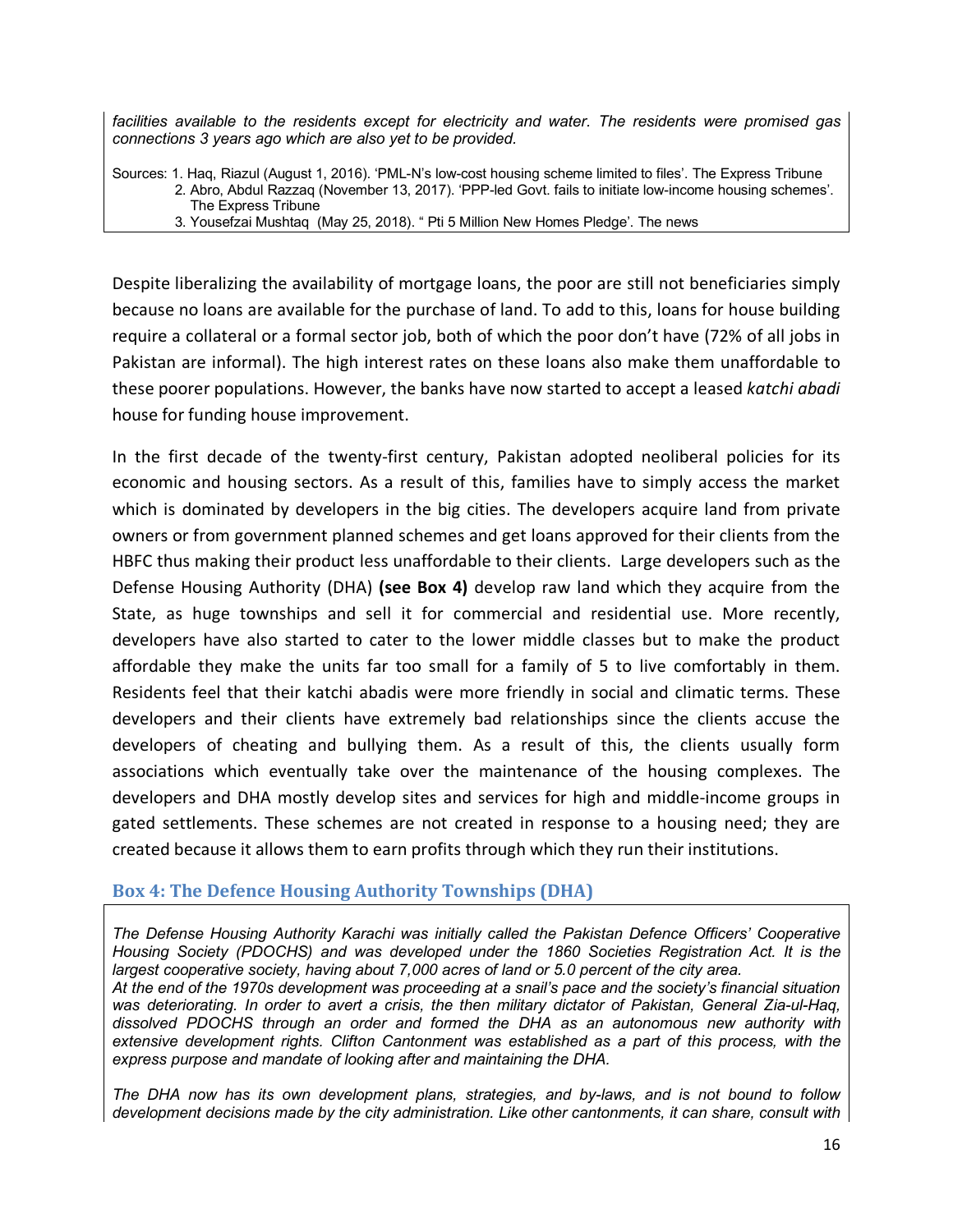*and receive advice from the city government regarding development decisions, but is not bound to follow its advice. All of the lands DHA holds is located in prime sites.* 

*It recently acquired an additional 5080 hectares of land to develop DHA city on the city fringe. Through the power of the army, the DHA and its affiliated cantonments have become major players in land politics, leading to land and property speculation for and by the elite.* 

*The DHA exists in all the major cities of Pakistan and is now establishing itself even in the secondary cities. There are serious accusations against it of acquiring rural land and villages through coercion and use of its power base.* 

Sources: 1. Hasan, Arif et al. (2015). Karachi: The Land Issue. Oxford University Press, Karachi. 2. Ezdi, Rabia. Unpublished Papers.

As a lot of property is being built exclusively for profit, there is a huge speculative market and there are properties all over Pakistan that have been vacant for over two decades or even more. In the case of Karachi, there are over 300,000 plots lying vacant and 68,000 apartments. It is also estimated that there are over 200,000 apartments under construction in high rise buildings of 12-40 floors in the city. Most of these are on the immediate fringe of the city<sup>16</sup>, most in gated settlements, and almost all housing schemes have the support of the HBFc. The citizens prefer gated communities because of the security situation in Karachi which is the result of the Afghan war and Karachi's association with it. The larger developers are very close to politicians and have a number of joint ventures with them. They also invest in the elections to the national and provincial assemblies of persons who they think would be of use to them if they came to power. One such developer is Bahria Town Karachi (BTK) **(see Box 5)**.

#### **Box 5: Bahria Town Karachi (BTK)**

*Bahria Town is a privately owned real-estate development company based in Rawalpindi. The Company was founded in the late 1990s and has been developing gated communities since then. Currently, it has developed six gated communities namely; Bahria Rawalpindi, Bahria Islamabad, Bahria Lahore, Bahria Karachi, Bahria Nawabshah, and Bahria Golf City.* 

*Bahria Town Karachi (BTK) is the largest of these. Spread over 16,000 hectares (40,000 acres) it is estimated to house around 1 million people and the total cost of the project is a little over \$1 billion.* 

*This land has been acquired through political patronage and much of it was owned for centuries by villagers. Most of them were herdsmen and this land was their pastureland. BTK has coerced these villagers (residing in almost 45 villages) into abandoning their properties through encroachment, threats, arrests, harassment and the bulldozing of their settlements. All this has been done with the support of the police. Apart from bulldozing poor settlements, BTK has also bulldozed many historical sites such as shrines, temples and a Buddhist stupa present within the vicinity*

*. This was largely done with support of the Malir Development Authority (MDA) by manipulating its laws through passing amendments that violate other sections of the law, namely; the Disposal of Plots Rules 2006 framed under the MDA Act. Section 17 of the Colonization Act of 1912 has also been violated. The* 

<sup>&</sup>lt;sup>16</sup>Interview with Engr. Nadeem Ahmed Khan. Ex-Director of the Sindh Building Control Authority (SBCA). July 2018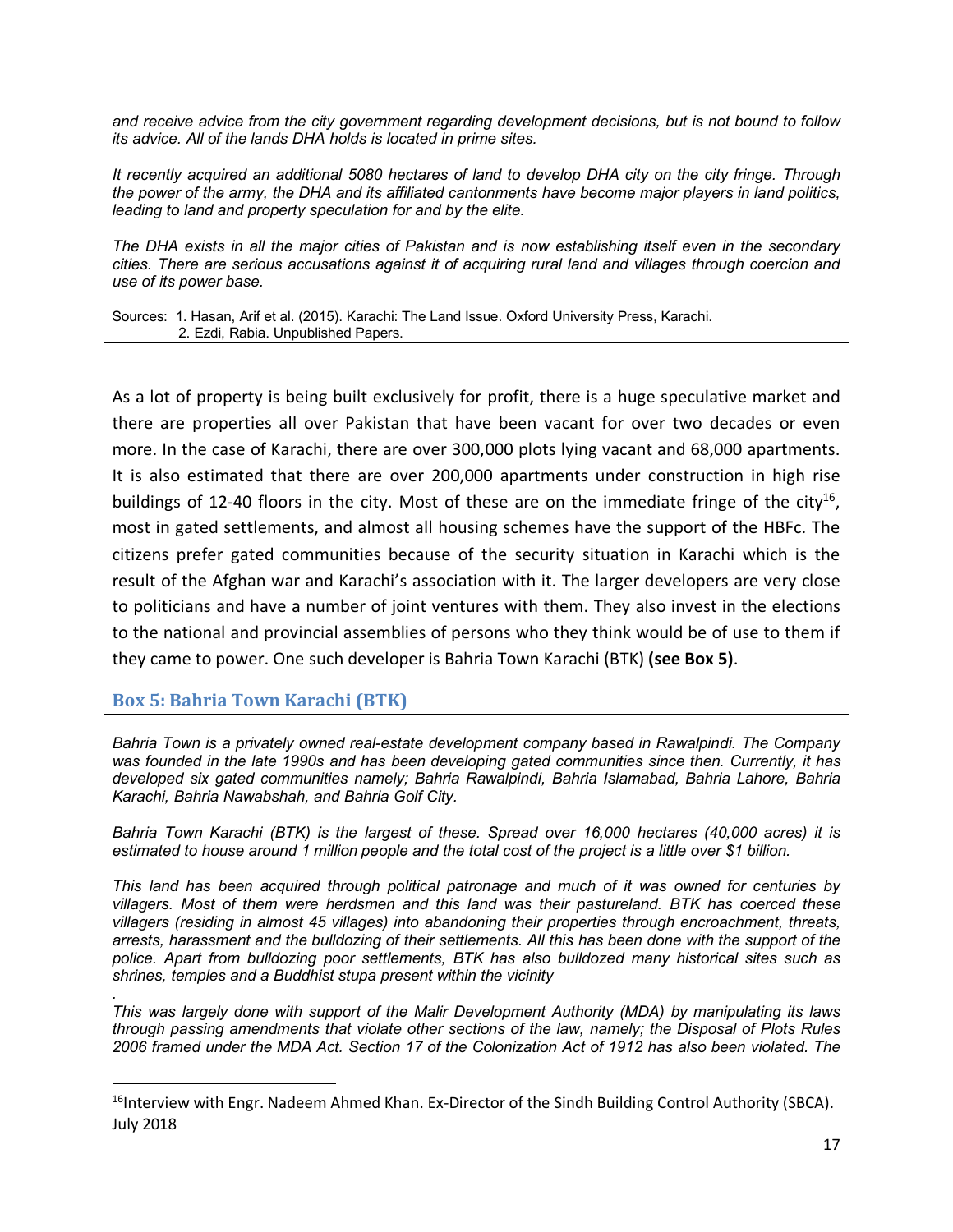*Supreme Court has recently taken notice of this, formed a committee, and stopped the transfer of properties.* 

*BTK's development also encroaches upon the water supply to Karachi. The evictions mentioned above are creating a new housing problem and the project is creating a major ecological disaster.* 

Sources: 1. Zaman, Fahim and Ali, Naziha (18 April 2016). Bahria Town: Greed Unlimited, Dawn.

- 2. 100,000 win right to buy Bahria Town plots. (2014, March 24). The News.
	- 3. Shaheen, A. (2016, April 01). Possession ahead of time: Bahria Town offers excellence, affordability. The Express Tribune

BTK and DHA both coerce landowners on the periphery of the city to surrender their lands to them with the help of the police. Since very little land in sufficient large plots is available within the cities much of the townships being developed by the developers are beyond the peripheries of these cities, causing serious ecological damage to the peripheries of big cities in Pakistan **(see Box 6)**.

#### **Box 6: Ecological Damage in Karachi and Multan**

*The construction of elite gated communities and informal settlements is causing a lot of ecological damage in and around the cities of Karachi and Multan. Similar damage is being caused to all cities where population pressure is increasing.* 

*Karachi faces these repercussions in the form of floods which occur not because of climate change, but because of encroachment on the outfalls to the sea by elite housing projects and land reclamation for informal settlements. The reclamation from mangroves (about 15,000 hectares in the last 5 years) has damaged flora and fauna. The city's expansion evicted 2,800 plus villages destroying the rural economy and impoverishing the rural population. Further, in 1985 70% of Karachi's vegetables/fruit requirements came from its rural areas. In 2013, this was reduced to 10%. To add to all of this, 60 billion cubic meters of sand and gravel has been illegally lifted for construction from the seasonal rivers preventing water runoff, thus making recharging of the aquifer impossible and depleting the rainwater aquifer on which agriculture depends.* 

*Multan is a typical example of a major city surrounded by prime agricultural land. Housing schemes have encroached over its once-fabled orchards severely damaging the country's mango produce. An example of this is a gated society called the Buch Villas that have been constructed over land that was previously mango orchards. Bund Bosan, Royal Orchards, and Wapda Town Housing Scheme, among others, have all been constructed over the heartland of mango-growing areas of Multan. This has resulted in entire orchards being uprooted from the land and families being uprooted from their ancestral trade.* 

*Multan's mango orchards are spread over 44,000 acres of land. Around 48 big housing schemes have been developed on 7,817 acres of land, of this 2,043 (26%) of the land was previously composed of orchards. The number of legal and illegal housing societies in Multan is 460, the majority of these have been built over agricultural land and additional orchard area has already been marked for sale. The DHA scheme is proposed to be built over 9,000 acres, most of the proposed land is where mango orchards currently stand. The increase in property prices was also a factor for many owners of mango orchards to sell their land. One acre of land in DHA Phase-1 would previously cost between two and three million rupees, whereas it now costs between six and ten million rupees (a 200-300% increase).* 

*All of this has added to the climate concerns mango growers were already facing. The resulting lower productivity and heavy losses have forced the mango growers to ax their orchards for some substitute income which gives way to a very daunting future for the country's mango industry and all its stakeholders.*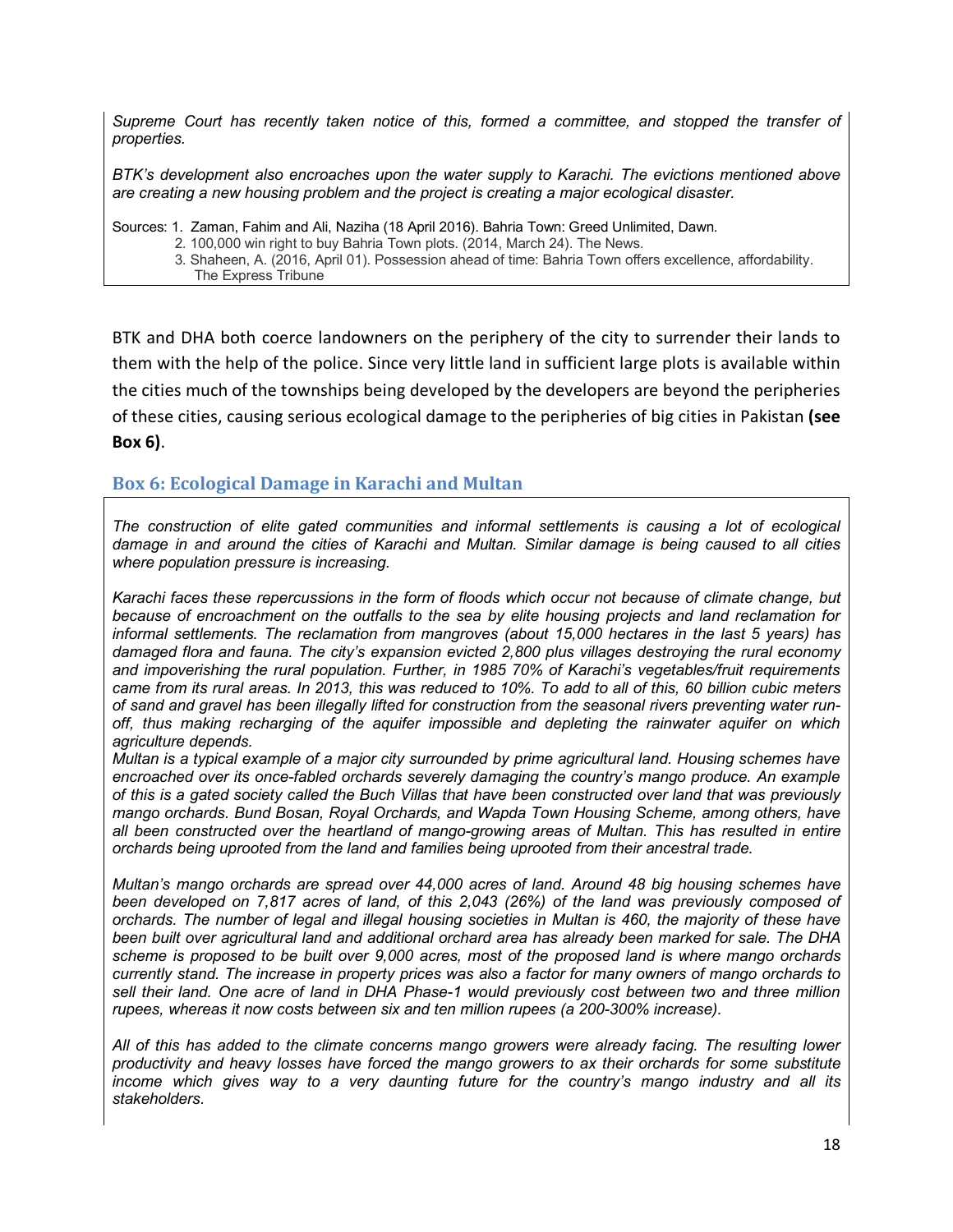The rapid and exponential growth in the housing market over the last three decades has pushed house-ownership beyond the reach of middle-class couples. However, the Supreme Court's (SC) recent ruling on BTK along with its measures seems to suggest that the market is moving towards some structural change<sup>17</sup>.

## **8. Financial Policies**

There are severe budgetary constraints at the federal and provincial levels as miniscule allocations are made for housing needs. This is illustrated in the table below.

| Table 4: Government Spending on Housing and Community Amenities (billions of<br>rupees) |                                                |  |  |
|-----------------------------------------------------------------------------------------|------------------------------------------------|--|--|
| National Budget 2012 -<br>2013                                                          | 1.855 (population 177 million)Rs 10 per person |  |  |
| National Budget 2017 -<br>2018                                                          | 2.329 (population 207 million) Rs 11.5 person  |  |  |

These allocations are insignificant in comparison to an estimated minimum outlay of PKR 100 bn. p.a. needed for the next 10 years to freeze shelter shortage at present levels (8.5 million low-cost housing units growing at 200,000 units per annum due to rapid urbanization and lack of supply $18$ ).

It has been established that the minimum amount required to build a house for a poor family is PKR 500,000 (US\$ 5,556 at current exchange rates). A family that earns PKR 15,000 (US\$166) per month should not pay more than PKR 5,000 a month to repay this amount over 15 years. The most important requirement for low-income groups is funding to buy a plot of land in a formal sector housing scheme on which he can build his own house. There is no provision for this with the HBFC. Meanwhile, housing backlog has increased to more than half of the total annual supply. It is against these realities that the financial institutions have been analyzed below.

The high cost of urban land at PKR 20,000 square meter is unaffordable for the lower strata of society. Without free or subsidized government land, urban low-cost housing is a complete non-starter as experienced in several developing countries. The lack of foreclosure laws deters

 <sup>17</sup> Subohi, A. (2018, May 07). Shake-up in the property market. Retrieved from https://www.dawn.com/news/1406025

<sup>&</sup>lt;sup>18</sup> Note of Mian Asif Said, Board Member HBFC, to Governor State Bank of Pakistan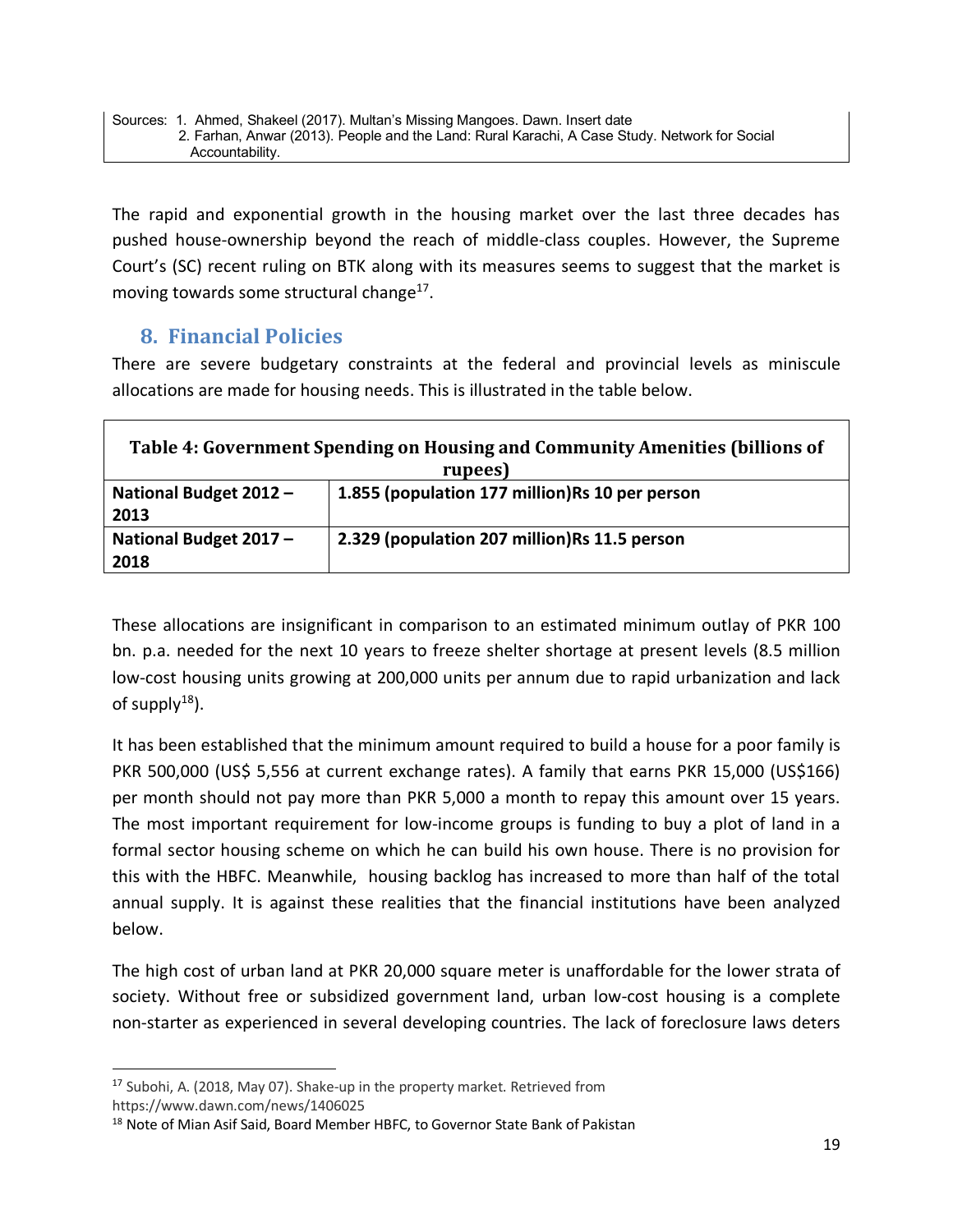mortgage finance provided by the banking industry. Pakistan's mortgage finance to gross domestic product ratio is under 0.25%, lower than the South Asian average (0.34%)<sup>19</sup>. The State Bank of Pakistan too sets no goals for compulsory housing finance by commercial banks as it does for agricultural lending. There also exists a skewed focus in the industry, of the PKR 12 bn annually spent on shelter building activity in the country; nearly all of it is in the private sector and is concentrated on upper middle class and luxury housing schemes as it seems that there is no money to be made in developing low-cost housing. Inflation has had an adverse effect on building materials as key ingredients such as steel and cement cost 250% to 500% more than international prices. Therefore, a 450-500 sqft low-cost housing unit costs twice as much as it should<sup>20</sup>.

The House Building Finance Company (HBFC) has been the only consistently successful institution over the years. It was originally a federal government institution founded in 1952 called the House Building Finance Corporation. It has the largest portfolio of disbursement and active loans relating to housing finance and a strong, dependable relationship with formal sector developers, builders, and staff at every level who understand the housing market. So far it has financed 456,256 houses through disbursing loans worth PKR 47.82 billion (US\$ 0.53 billion). Most formal housing projects and initiatives automatically include a loan facility from the HBF $C^{21}$ .

The World Bank recently approved a \$145 million loan in order to expand access to homeownership to women and the poor by providing them with affordable housing finance. This loan has been approved under the Pakistan Housing Finance Project (PHFP) which is being financed by the International Development Association with a maturity of 25 years and a grace period of 5 years. It aims to extend financial and technical assistance to the Pakistan Mortgage Refinancing Company (PMRC), the Planning Commission (PC), and other institutions. This is of extreme importance as nearly a third of the country's population does not own homes and the pressure rises due to growing demand. The project incentivizes the building of green and energy efficient homes using climate and disaster resilient construction designs and materials<sup>22</sup>. Apart from the issues mentioned above, the recommendation to regularize and improve *katchi abadis* is still a very important government program for which finances are made available. Upgrading consists of providing water, sanitation, drainage, road paving, and supporting

 $\overline{\phantom{a}}$ 

**<sup>19</sup>** Housing Finance in Pakistan to Become Accessible and Affordable. (2018, March 29). World Bank Press Release. Retrieved from http://www.worldbank.org/en/news/press-release/2018/03/29/housing-finance-in-pakistan-tobecome-accessible-and-affordable.

<sup>&</sup>lt;sup>20</sup> Note from Mian Asif Said, Board Member HBFC, to the Governor of the State Bank of Pakistan

<sup>&</sup>lt;sup>21</sup> Ibid<br><sup>22</sup> Housing Finance in Pakistan to Become Accessible and Affordable. (2018, March 29). World Bank Press Release. Retrieved from http://www.worldbank.org/en/news/press-release/2018/03/29/housing-finance-in-pakistan-tobecome-accessible-and-affordable.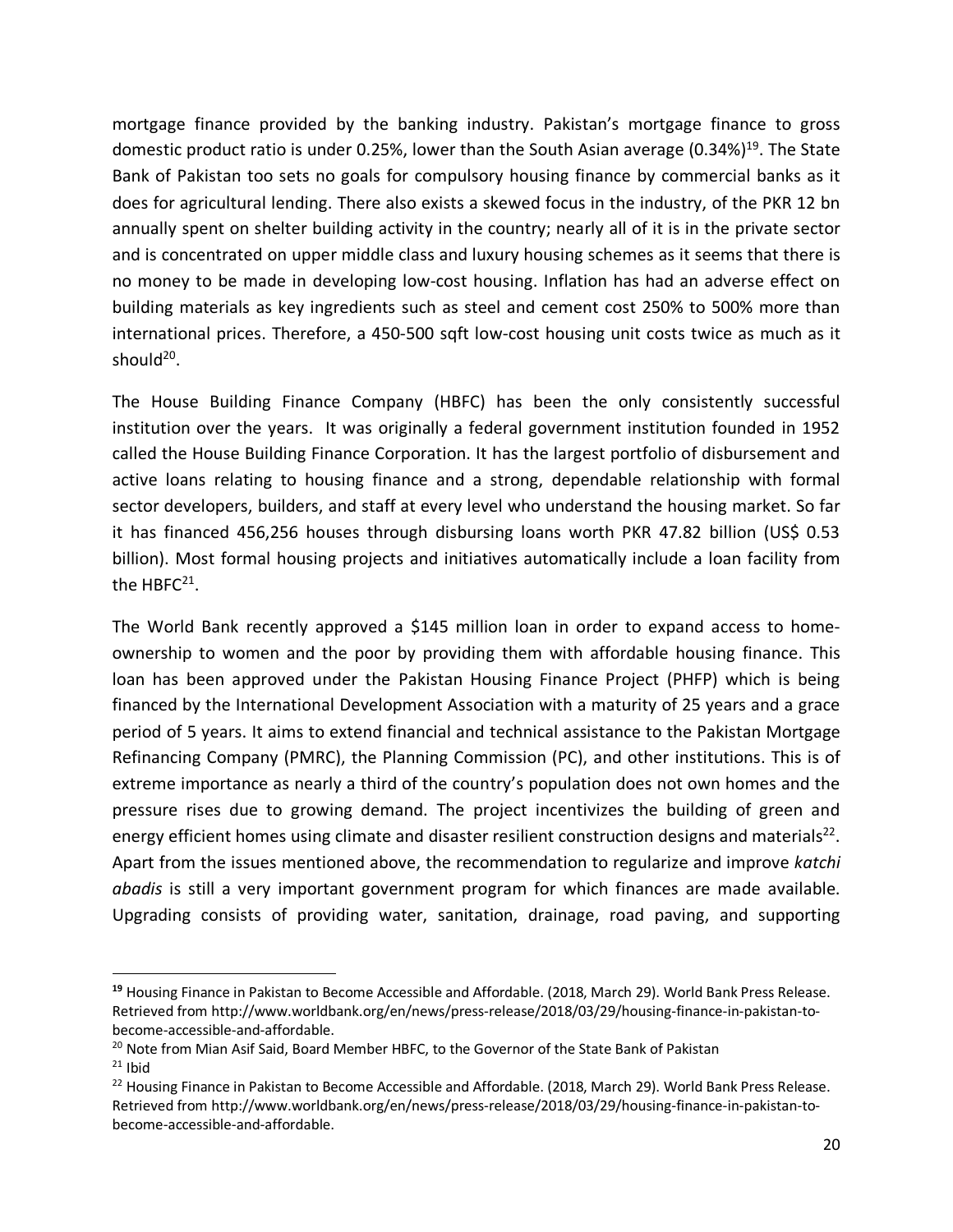community and NGO initiatives for health and education by providing them with land and grants.

## **9. Migration and Karachi**

According to the 1998 census 10 million or 8% Pakistanis were migrants. 25% had gone to Karachi, Lahore, and Rawalpindi and 13% to Karachi alone. Of total migrants, 63.7% migrated to the urban areas. 46% of migrants were women and children who migrated with the family head $^{23}$ .

In 1981, Karachi's migrant population was 1.7 million or 33% of the total. In 1998, it has increased to 2.2 million or 22% of the total population. In addition to this, Karachi has, according to newspaper reports, about half of the total "aliens" in Pakistan. This means an additional 2 million persons consisting of Afghans, Bangladeshis, and the Burmese. The Afghans are considered refugees by the UN but the Burmese and Bangladeshis are not. Since they are not Pakistani citizens they are not entitled to vote because of which their settlements are neglected and have very little social or physical infrastructure except what philanthropists and NGOs can provide $^{24}$ .

Its population at the time of partition (in 1947) was approximately 450,000 people<sup>25</sup>. On the basis of the 2011 house count, it has been estimated that the population has now increased to 22 million people<sup>26</sup>. This is however contested due to various reasons.

The increase in population described above makes Karachi the fastest growing city in the world as (in numerical terms) no city in the history of the world has grown that fast. This increase is predominantly due to internal migration and migration from India at the time of partition. There has also been conflict-related migration from Bangladesh and subsequently from other places such as Burma, Afghanistan, and Iran. This has been added to by a large and undocumented increase in migrants from KPK following conflict and natural disasters (earthquakes, floods, and drought) since 2005.

As a result of the migration to Karachi, the housing demand has significantly increased. This recently created housing demand has not been met officially and so 62% of the households in Karachi are in informally created settlements which have changed over time.

Earlier on (1951 – 1980s), migration occurred to Karachi from stable societies which had functioning community systems of governance in place. These migrants made a conscious decision to migrate in order to improve livelihoods and families back home. Initially they came

<sup>&</sup>lt;sup>23</sup> Pakistan Census Reports.

<sup>&</sup>lt;sup>24</sup> Raza, M. (2018). Machar Colony: The Context of Housing and the Build Environment, Power point presentation at NED University, Karachi.

<sup>&</sup>lt;sup>25</sup> Census Reports, Government of Pakistan.

<sup>26</sup> Cox, W. (2012). World urban areas population and density: a 2012 update. *New Geography,* 5 March.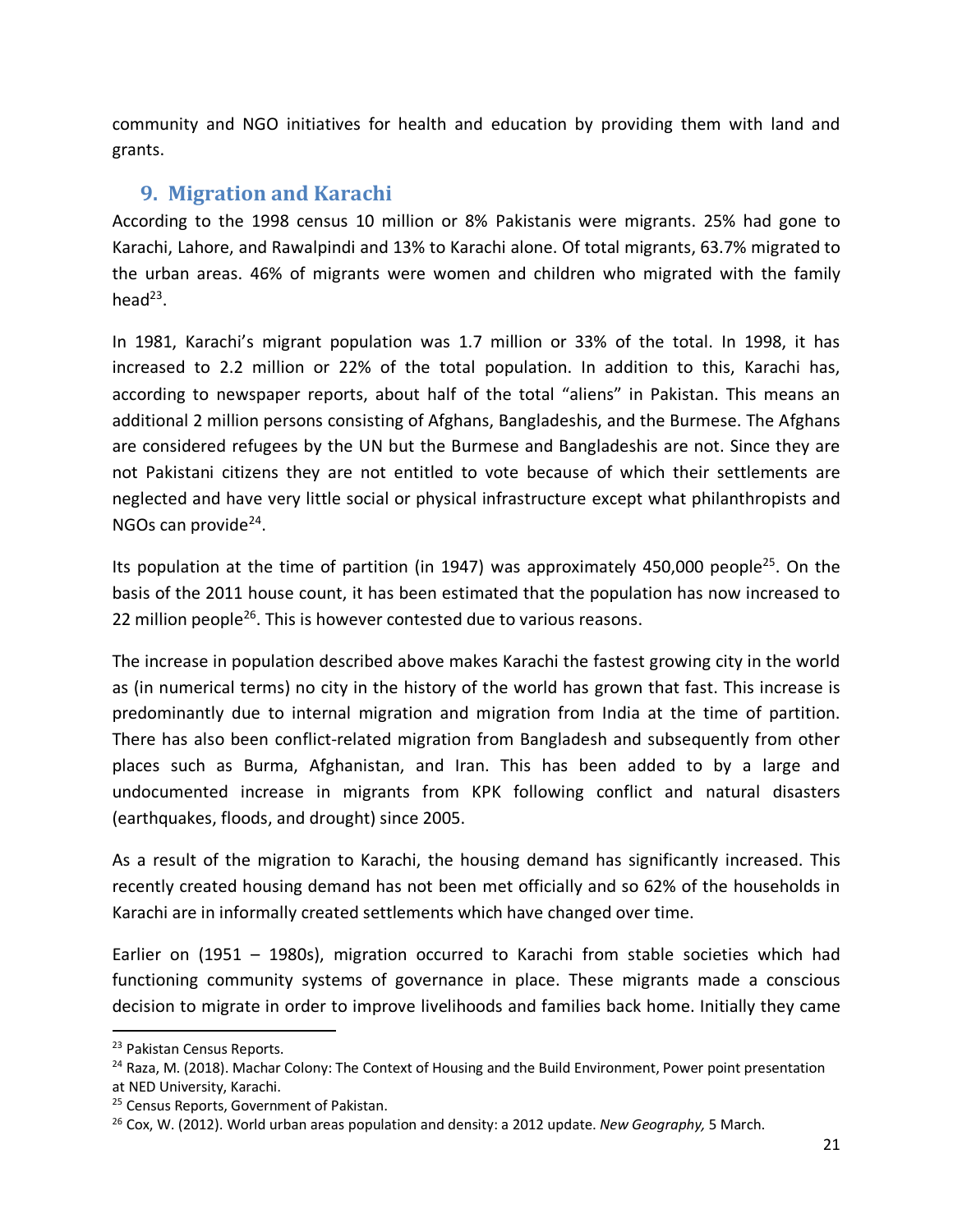and lived with their family elders who had come before them. Today, migrants to Karachi come from societies where community systems of governance have collapsed or have lost their moral authority making community cohesion difficult and creating a push factor. These villages are entirely dependent on urban produced goods which they cannot afford and so migration becomes the only viable option. The collapse of the caste-profession-barter relationship and the community governance system has resulted in the collapse of village self-sufficiency and feudal authority. This is coupled with a decline in resource and land per capita because of an unsustainable increase in population. As a result, Karachi is being inundated by young men and women who come to seek a fortune in the city.

## **10. Land and Densification**

Ownership of land all over Pakistan is highly contested. Previously, development took place on the immediate periphery of the city. Due to the increasing middle-class demand, the immediate periphery almost all over Pakistan is being held for speculation and development. Informal development is now almost always beyond this land. This makes living for low-income groups difficult because of the cost and time involved in commuting using substandard transport and degraded environmental conditions from the settlement to the work area and back. As a result, hypertension, mental stress, and cardiac disease are common<sup>27</sup>. Also, physical and social infrastructure is absent in these distant settlements and women have no access to jobs. As a result, it has become cheaper and more convenient to live within the city on rent rather than own a home beyond the periphery. This is leading to the densification of inner-city both formal and informal low-income settlements and city centres abandoned by the rich. **(see Box 7)**.

#### **Box 7: Densification: The Case of Karachi**

*The housing demand in Karachi is 120,000 units per year of which the formal sector supplies 42,000 units per year, and the informal sector (katchi abadis) supplies 32,000 units per year (approximate figures). The rest of the demand is accommodated through the densification of existing homes.* 

*Between 2005 and 2020, 1.7 million households will be added to Karachi at an estimated 100,000 units per year. Servicing this demand is not possible with the current resources and policies of the government and so informal settlements (katchi abadis) will continue to grow and/or densify.* 

*There also exists a location issue with the emerging informal settlements. In the past, the city was small, land was cheap, there was no middle-class demand and the city periphery was near the city workplaces. Today, the city periphery where cheap land is available exists/has been pushed well beyond the city work areas by middle-income housing schemes and elite gated communities. Commuting to and from work from these distant settlements involves unaffordable costs and time. This creates a demand for housing within the inner city low-income settlements which is being met by the formal and informal market leading to very high densities of between 1,200 to 3,000 persons per hectare.* 

*The densification, of existing katchi abadis is done by changing one or two-storey informally built homes into multistorey buildings in three ways: house owners build upwards to accommodate the expanding family, house owners also build upwards to create rentals for additional income, and in an increasing number of cases informal developers purchase land from house owners by paying them in cash plus two apartments on the top floor.* 

<sup>&</sup>lt;sup>27</sup> Urban Resource Centre, Karachi (2016) Responding to the Transport Crises in Karachi, IIED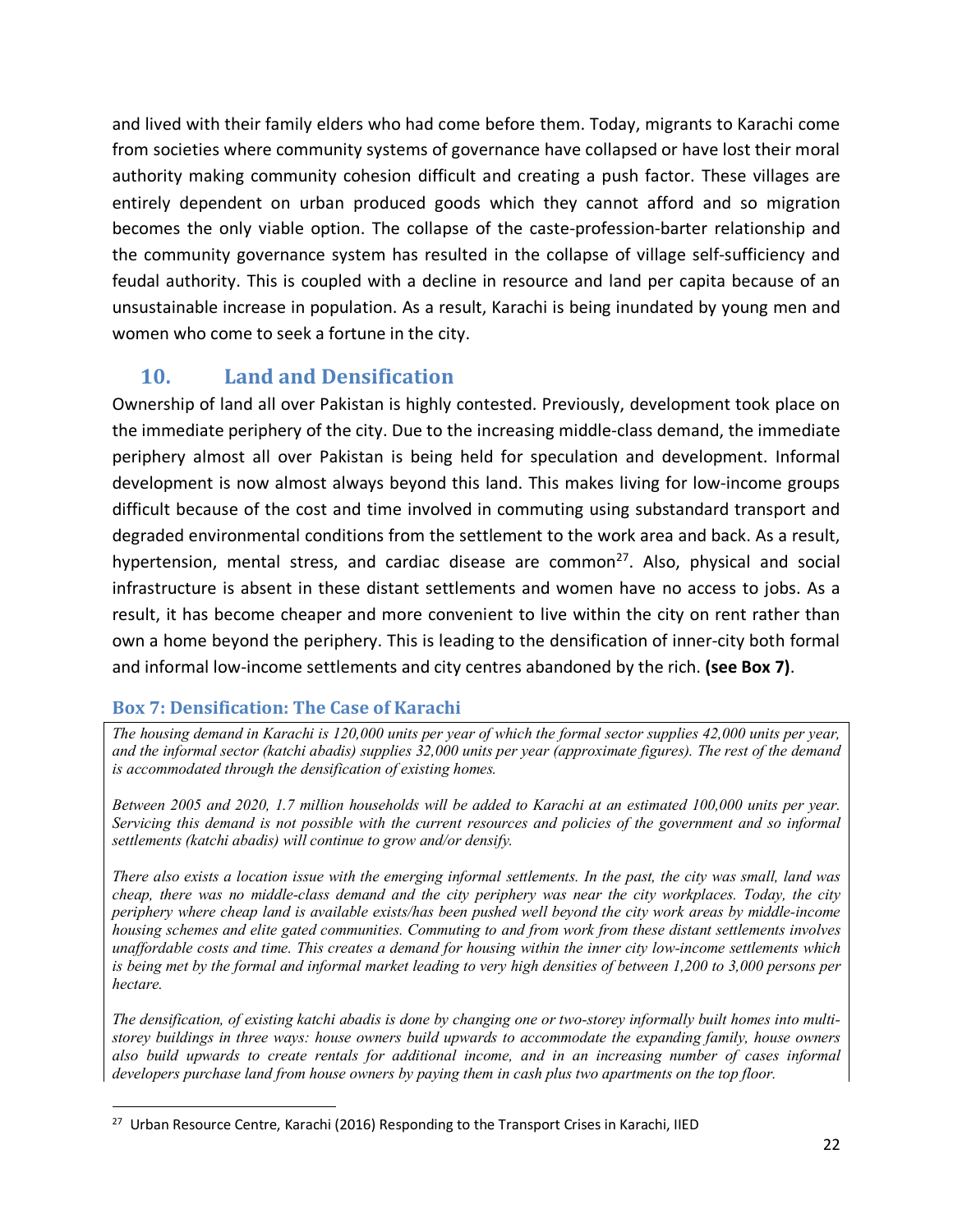*This densification leads to smaller and smaller units being created in order to make them affordable (6-10 people occupy a single room). There are no lifts and this adversely affects women, children, and elderly people. Further, no Sindh Building Control Authority (SBCA) rules and regulations are followed in the construction process. Women claim that this densification provides children the freedom to stay away from home, form gangs, and take drugs. The most serious repercussion of this change is that women and children lose the use of the street as public space. In the absence of cross ventilation and insulation the buildings get converted into heat islands causing a large number of deaths.( see Box 8).* 

Source: Hasan Arif (2015) 'Land Contestation in Karachi and the Impact on Urban Development.IIED working paper

The current crisis has led to a 'houses versus apartments' debate in Karachi which is applicable to the whole country. It is understood that people invariably prefer houses to apartments and would like their settlements to be upgraded. This was acceptable to the State until the early 2000s. The government today, on the other hand, wishes to bulldoze these settlements and create medium-rise apartment blocks by providing land to developers. The reasoning provided for this by the government is that apartments can allow higher densities and they give the city a 'modern look'. Our research, however, shows that individual houses can provide higher densities than permitted (1625 persons per hectare) by the Karachi building bylaws and zoning regulations. Continued densification has increased densities in Karachi's inner city settlements from 450 persons per hectare in 1973 to over 3000 persons per hectare in 2010 and persons per room in the case of government provided labor housing in the form of apartments has increased from 5.8 in 1976 to 10 in 2010 $^{28}$ .

#### **Box 8: Karachi Heat Wave and Climate Change**

*Over 1,200 deaths and 40,000 people suffering from heatstroke and heat exhaustion were officially reported in 2015, power outages also leading to water shortages especially during the fasting hours of the Holy Month of Ramadan making it much more difficult to bear the heat. Karachi in the past has experienced far higher temperatures than it did during the heat wave of 2015. However, deaths and people suffering from heatstroke were not reported.*

*The reason for the deaths and heatstroke is related to the creation of what is known as the urban heat island effect. Karachi, of the 60s, 70s, and 80s was by and large a low density and low rise city. Today, it is a high density high rise concrete jungle. To maximize on profits and space the new housing does not have cross ventilation, which is a requirement in a city that is humid and receives a sea breeze for 9 months of the year. The streets in the informal high rise settlements are narrow. There are thousands of kilometers of black tarmac roads and insufficient green cover. The external walls of the buildings and homes are not insulated and nor are the roofs. Air conditioning is common to most commercial buildings and elite and middle class homes. This is why most of the victims of the heat wave came from inner city low income areas.* 

*To tackle the heat island effect it is essential to research and develop cheap materials that can be used for insulating the external walls and roofs, and introducing them to the contractors and builders in the low income settlements. This could easily be a programme for an NGO working in Karachi's katchi abadis.* 

<sup>&</sup>lt;sup>28</sup> Hasan, Arif. Asiya, Sadig. Ahmed, Suneela (2010). 'Planning for high density in low-income settlements. Four case studies from Karachi'. Working Paper 3. IIED, UK.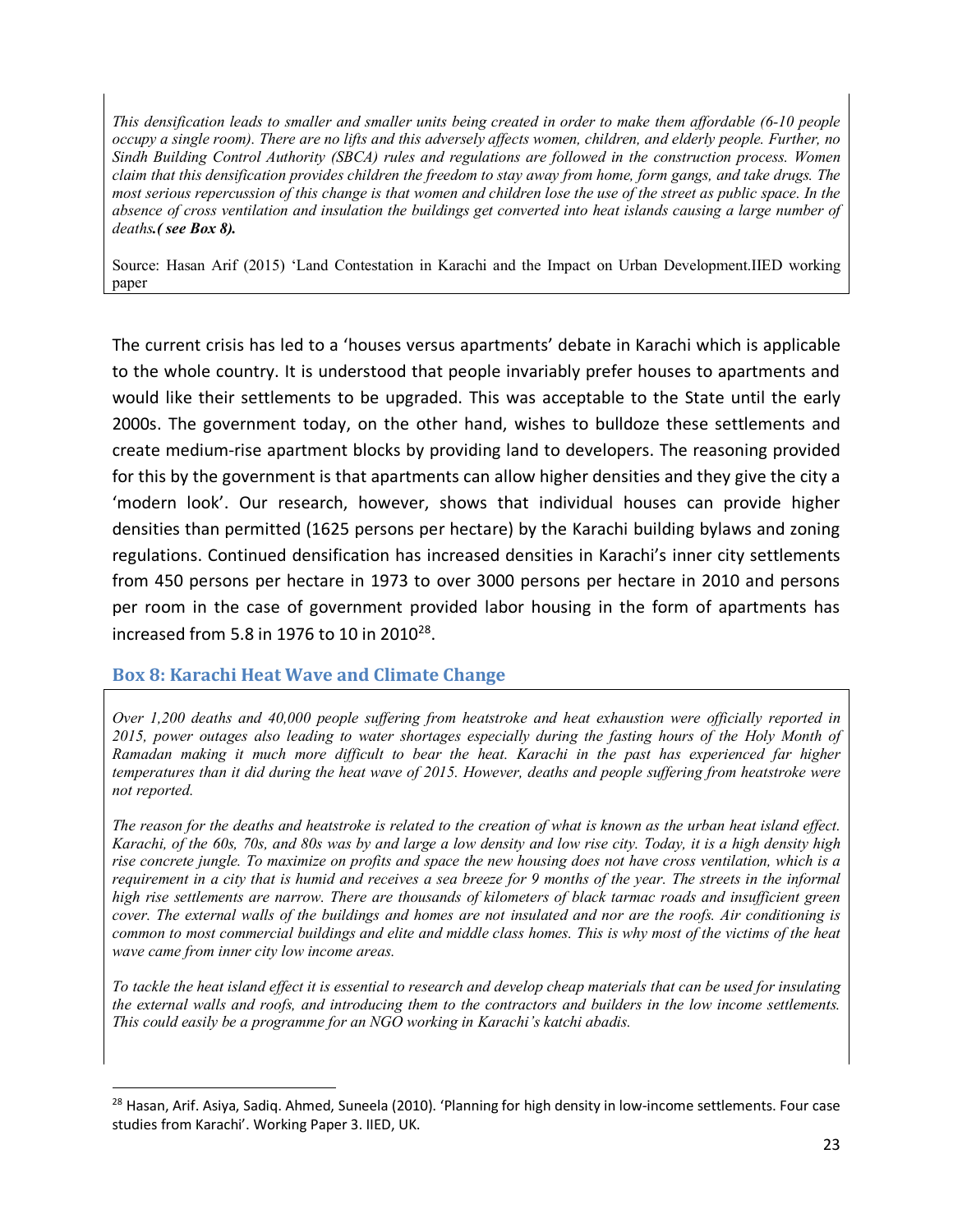The nature of development has also resulted in skewed residential land use in Karachi as in the rest of urban Pakistan. Informal settlements currently accommodate 62% (about 13 million) of Karachi's population on 23% of the city's residential lands with continuously increasing densities of 1,500 – 4,500 persons per ha. Whereas 36% (about 7.5 million) of Karachi's citizens live in planned settlements on 77% of the city's residential lands where continuously decreasing densities (with the creation of new planned settlements) can be as low as 80 persons per ha<sup>29</sup>. It is acknowledged that this manner of development is not sustainable given rapid urbanization in Pakistan.

## **11. New Laws and Their Repercussions**

A number of new laws have been formulated in Pakistan in support of the private developers, those that will have a long-term effect have been implemented in the Sindh province. A brief description of these laws and their repercussions is given below.

The Sindh High Density Board Act 2014 has created a board of 9 persons, all government officials and, politicians. This board can declare any road, plot, or area as high density and increase its floor to area ratio to 1:12. No urban design exercise has been done to determine which areas should be declared as high density. As a result, through official patronage, high rise buildings are developing all over Karachi. Most of them consist of between 15 to 40 floors. These are putting a heavy burden on the existing infrastructure and adding to the number of vehicles to already congested streets. They are also creating approximately 200,000 plus apartments. Apartment living is creating a new urban culture by increasing nuclear families and breaking communities and old neighborhoods. Social and hence planning repercussions need to be understood and catered to.

The Sindh Special Development Board Act 2014 provides for the government identifying *katchi abadis*, demolishing them, rehabilitating their residents in medium to high rise apartments, thus making more than half the land vacant. This land is to be handed over to the developers free of cost to develop whatever they wish. However, they have to bear the cost of rehabilitating the *katchi abadi* residents in apartments. They are also to provide schools, health centers, and run them for a period of 10 years. So far, no scheme has been implemented under this act because of the state's fear of retaliation from *katchi abadi* residents.

If these two acts are implemented, they will promote individualism and make community organization and action difficult. The three most internationally recognized housing-related projects that support poor communities are located in Pakistan **(see Box 9).** There has been

<sup>&</sup>lt;sup>29</sup> Worked out by the authors from the Karachi Strategic Development Plan 2020, prepared by the Master Plan Group of Offices, City Government Karachi (2007).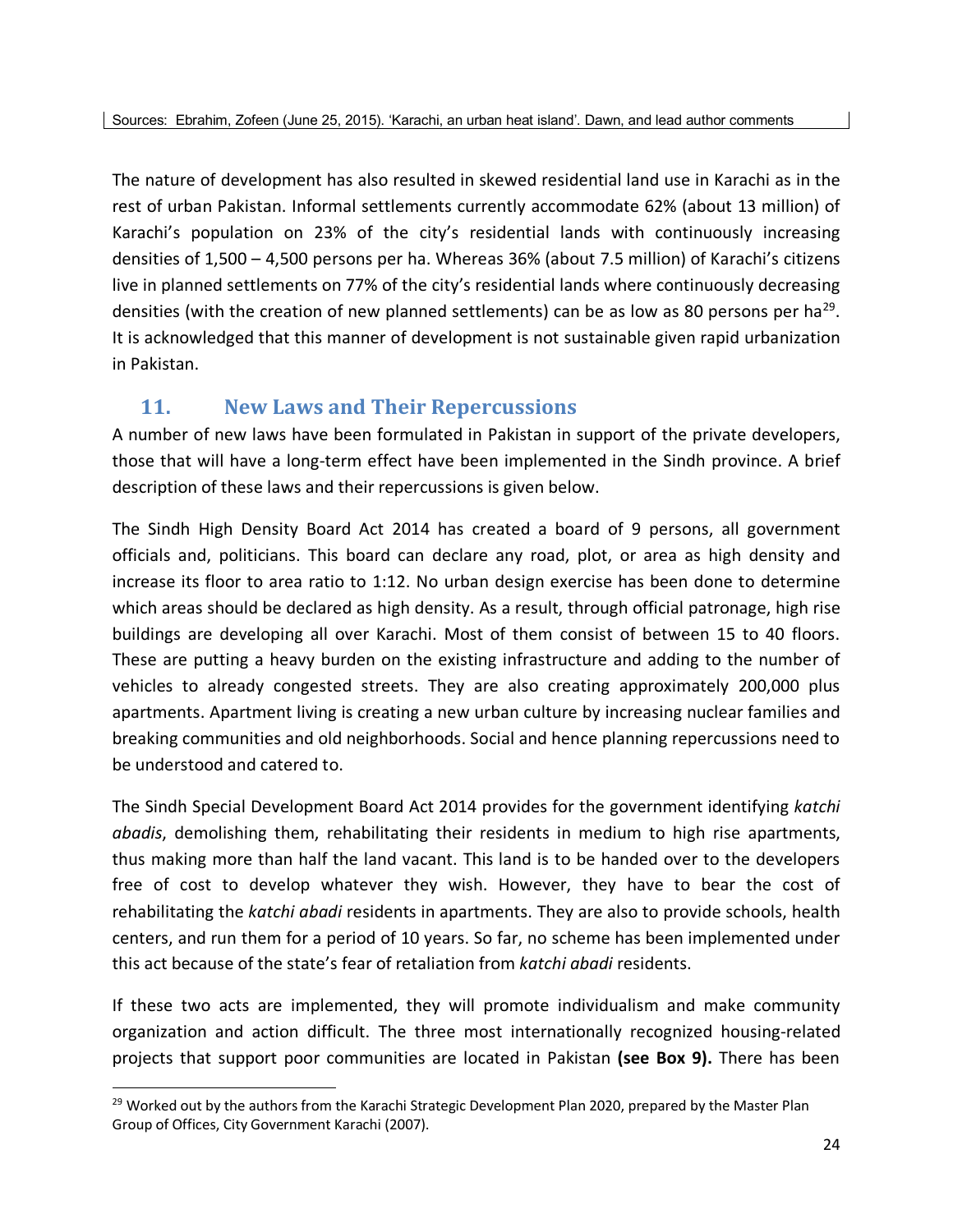constant pressure on the government to integrate the planning principles of these projects into official policy. The two acts are a negation of these principles.

#### **Box 9: Three Community Projects**

*The best internationally known project in Pakistan is the Orangi Pilot Project (OPP) in Karachi. Through its various programs, over 3 million people have built and financed their own underground sanitation systems at the neighborhood level while the state has supported the building of trunks and disposal points. Over 16 thousand houses have benefitted from the house improvement program which supports contractors in improving their building materials and components; masons in upgrading their skills; and supports rural settlements in documentation so as to help them to convert into urban neighborhood.*

*The 'Khuda ki Basti' (God's settlement) are incremental housing schemes in Hyderabad and Karachi, where homeless people are given land against a small down payment and affordable monthly installments. They build their own neighborhood water and sanitation systems while the administration of the settlement inducts NGOs to develop social infrastructures such as schools and clinics, helps in arranging transport routes through negotiations with the transport department of the government and provides advice to the community on building water and sanitation systems.*

*The Urban Resource Center (URC) monitors government policies that affect the poor and the environment in Karachi. They provide this information to community leaders, media, and civil society. They invite government officials to make presentations of their plans to community leaders and the media. They also document the discussions that take place. Through this process the interests of low income communities are safeguarded especially in case of evictions.*

*All three projects have had a major impact on the thinking of government and international agencies, academia and the media. However, with the emergence of neoliberal thinking and policies, private sector developments are increasingly supported by the government and as such these innovative projects are given less importance than previously. What will be the future of these programs with an apartment culture dominating the city? Will it increase the rich-poor divide and limit these institutions to the urban fringe?*

Under the Sindh Cultural Heritage (Preservation) Act 1994, there are two committees: a technical committee that identifies heritage buildings, lists, and details them and negotiates with the owners. It sends its proposals to an advisory committee of which the chief secretary of the province is the chairperson. The advisory committee directs the Sindh government to notify the buildings. Over 2000 buildings and sites have been identified in the province. However, there is a constant conflict between the committees and the developers who are often backed by the politicians. Much of the heritage properties are in the old cities and in the case of Karachi their residents are low-income communities who resist the conservation attempts. More recently, the government has taken an 80 million USD loan for neighborhood improvement projects for Karachi. As a result, a process of gentrification has begun in the city center which is resulting in the feared eviction of hundreds of businesses which can have an adverse effect on the housing situation if the owners of the evicted businesses are living in rented accommodation.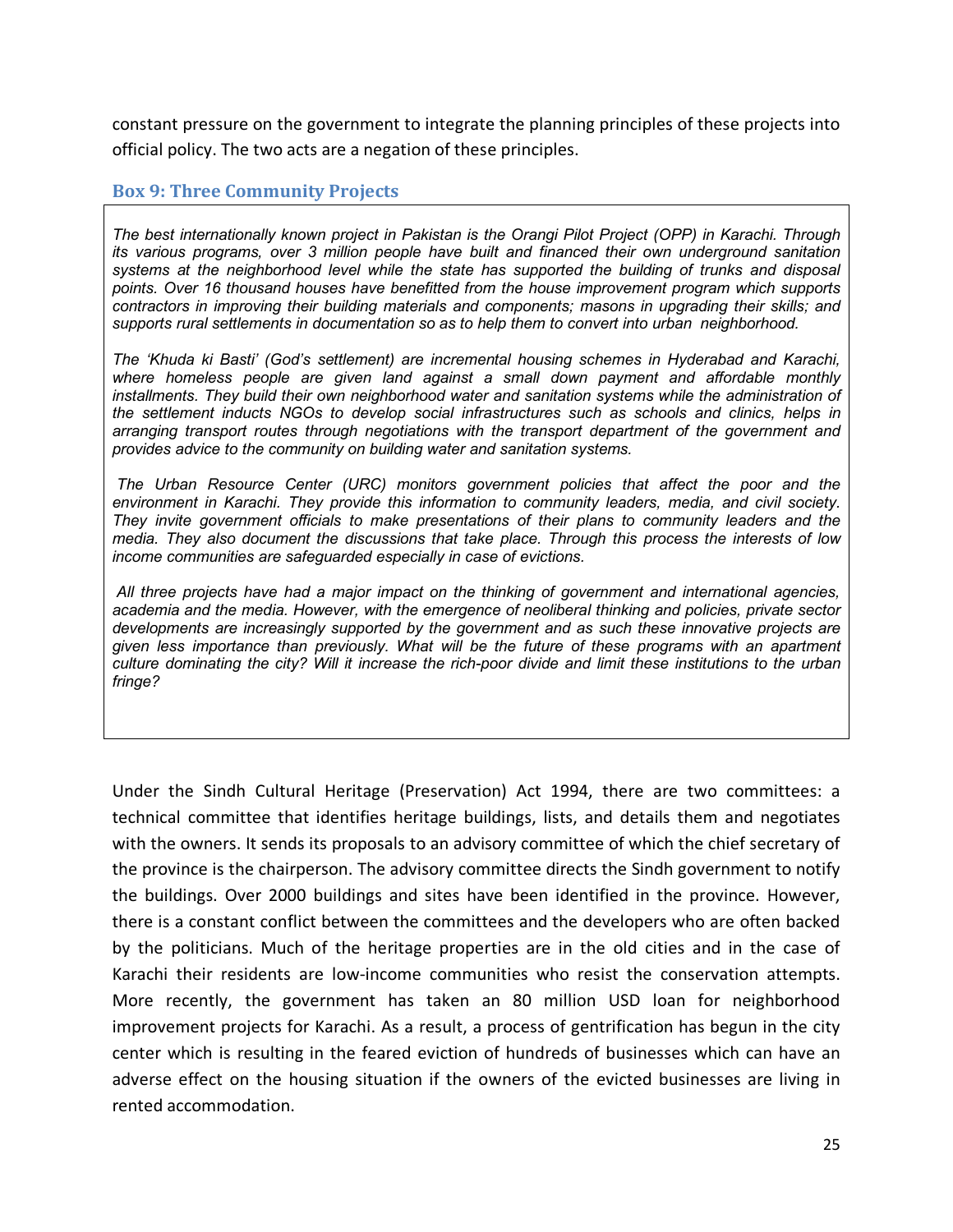## **12. Rental Laws**

Rental laws in Pakistan are very pro-tenant. As a result, formal developers and individuals are not willing to invest in rentals. However, an informal rental market in low-income settlements is growing rapidly due to difficulty in acquiring land and because of the increasing cost of construction as evident in the table for Karachi below.

| <b>Cost per Square Meter</b>                                      |                                                                                                                                                |                                                                                  |  |
|-------------------------------------------------------------------|------------------------------------------------------------------------------------------------------------------------------------------------|----------------------------------------------------------------------------------|--|
|                                                                   | 1991                                                                                                                                           | 2007                                                                             |  |
| Land in new peri-urban katchi<br>abadis                           | Rs 176 (US\$ 2.35) or<br>Rs 2,500 (US\$ 33.33) or 10<br>1.7 times daily wage for unskilled<br>times<br>labor<br>daily wage for unskilled labor |                                                                                  |  |
| Construction cost of semi-<br>permanent house in katchi<br>abadis | Rs 660 (US\$ 8.8)                                                                                                                              | Rs 5,000 (US\$ 66.66)                                                            |  |
| <b>Rentals</b>                                                    |                                                                                                                                                |                                                                                  |  |
| Rent for a semi-permanent<br>house in katchi abadis               | Rs 350 (US\$ 4.66) or 2.5 times<br>the daily wage for unskilled labor                                                                          | Rs 2,500 (US\$ 33.33) or 10<br>times the daily<br>for<br>wage<br>unskilled labor |  |

#### Table 5: Karachi: Increase in Housing Costs 1991-2007<sup>30</sup>

In the low-income settlements, rental laws do not apply and much of the control is through muscle power of which the poorer of the poor are the main victims.

## **13. Evictions**

Major infrastructure projects are being built in Pakistan and as a result, fairly large scale evictions have taken place. The land is acquired under the land acquisition act of 1884 which gives the government the right to acquire any land for public good. The legal land-owners are compensated under this law but not persons who have no legal ownership or renters. The largest eviction in Pakistan took place in Karachi whereby about 35,000 homes and businesses were demolished to make way for the Lyari Expressway. The evictees were rehabilitated far away from their original homes which were near their places of work. Studies have shown that they became much poorer as a result and the worst affected were women and children<sup>31</sup>. There was very strong resistance to these evictions which was supported by civil society

<sup>&</sup>lt;sup>30</sup> Hasan, Arif (2008). 'Housing Security and Related Issues: The Case of Karachi.' UN HABITAT.<br><sup>31</sup> Ghaus, Khalida et al. (2012). Gender Dimension of Development Induced Displacement and Resettlement: A Case of Lyari Expressway in Karachi. SPDC, Karachi. And Urban Resource Center (2004). 'Livelihood Substitution: The Case of the Lyari Expressway'. Ushba Publishing International, Karachi.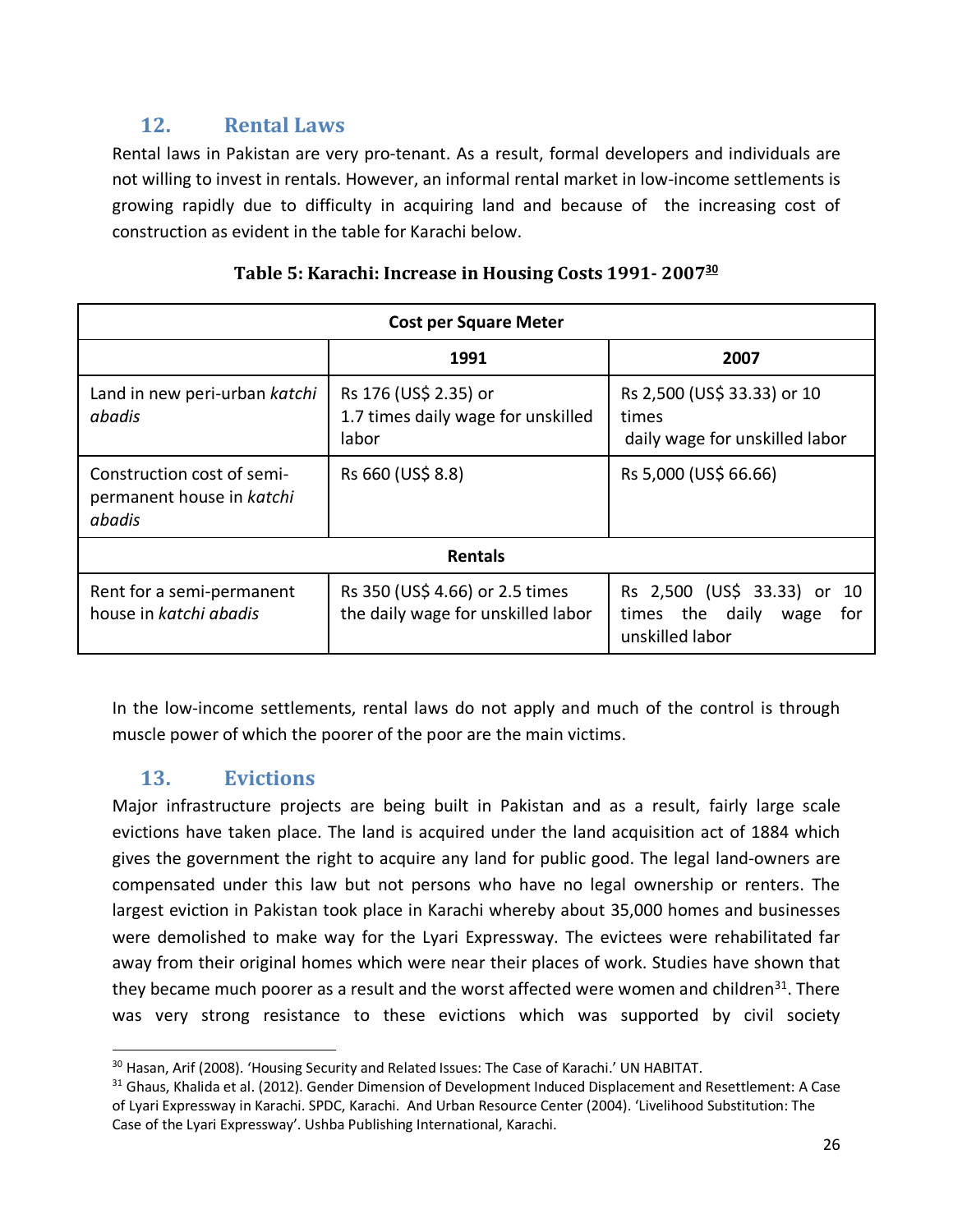organizations. As a result, it has become difficult for the provincial government to take a firm decision on evictions and in some cases, they have opted to pay the evictees the market price of the land they occupy. The same decision has been taken by the Punjab government in the construction of its Orange Line Metro, although earlier they had carried out evictions for the building of the Lahore Ring Road.

The rehabilitation of the Karachi Circular Railway involves the relocation of 5,000 households. The Karachi Circular Railway Affectees Welfare Association has suggested that instead of relocation they should be compensated in cash for the demolition of their homes. This would increase the project cost by 0.4% but it would not entail a whole new relocation project in an inappropriate site as usually happens in government projects<sup>32</sup>. There is also considerable opposition in society to the land acquisition act and it is possible that changes will be made to it if the opposition continues and increases.

## **14.** The Institutional Framework

The 1978 Local Bodies Ordinance operated throughout the country till 1981. Under it, there were municipal councils who were subservient to the provincial bureaucracy. In the larger cities, there were development authorities which were also subservient to the provincial housing departments.

However, in 2001 a major local bodies reform was enacted under which the magisterial powers of the bureaucracy were withdrawn. Power was passed on to elected local councils and their indirectly elected mayors at the district, tehsil (sub-district), and union council levels. This was carried out during a military-led government.

When the politicians came back to power in 2008, they scrapped the 2001 local bodies act and reverted back to the old system, centralizing power at the provincial level. This happened in all the provinces to a lesser or greater extent. In addition, all provincial governments are increasingly transferring the provision of utilities and services to private companies or to build, operate, and transfer systems and private-public partnerships. There is considerable agitation against this from workers' unions whose demands on this subject are not being met. Karachi's case is special for reasons described in the box below **(see Box 10)**.

 <sup>32</sup> Hasan, A. (2017, February 05). KCR concerns. Retrieved from https://www.dawn.com/news/1312748/kcrconcerns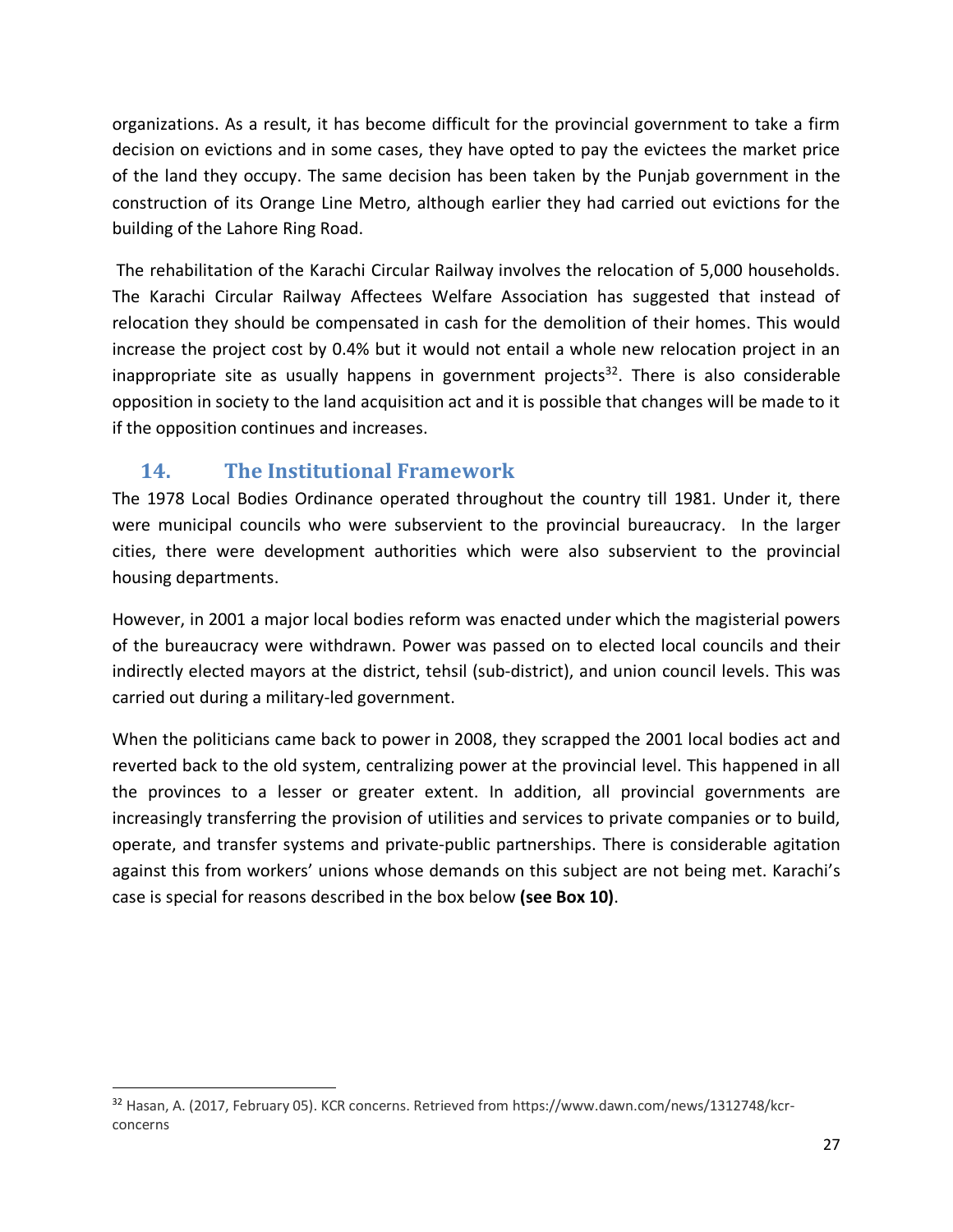#### **Box 10: Karachi: Institutional Issues**

*Karachi is a non-Sindhi speaking capital of a Sindhi speaking province. The city contains 62% of Sindh's urban population and 30% of its total population. Karachi's large-scale industrial sector employs 71.6% of the total industrial labor force in Sindh. The city produces 74.8% of the province's total industrial output and contains 78% of its formal private sector jobs. In the 1998 census, 48.52% of Karachi's population spoke Urdu as the mother tongue and only 14% of residents spoke Sindhi and other local languages. In addition, Karachi is Pakistan's economic hub and contains the province's best education and health institutions. It is also the center of Pakistan's media industry.* 

*Karachi's enormous wealth can only be controlled by the Sindhi speaking population through centralization and by the Urdu speaking inhabitants of the city by decentralization. Since the Sindhi speaking population controls the majority in the provincial assembly, they have embarked upon a process of large-scale centralization through the establishment of companies under provincial control. Electricity, solid waste management, infrastructure development, health, and education are now in the private sector or are provided increasingly through public-private partnerships controlled by the province whose bureaucrats, especially the new recruits, are increasingly Sindhi speaking.* 

*Apart from the politics of ethnicity, Karachi has other problems. Since the Afghan war began in 1980, Karachi has been involved in it. American arms and ammunition to Afghanistan have flowed through Karachi. The Afghan transit trade has been managed through Karachi and during the second Afghan war North Atlantic Treaty Organization (NATO) troops were supplied from Karachi. Due to this, the Taliban and the Afghan militias developed proxies in the city which as a result the city was subjected to targeted killings of its progressive citizens and continuous bomb blasts until recently. Thus the Afghans have also become a part of Karachi's political mix and have major financial interests in the city.*

Source: Karachi Strategic Development Plan 2020 and Government of Pakistan Census Reports.

## **15. Reforms**

#### **House Building Finance Company**

For the HBFC to fulfill its mandate of providing homes to the poorer sections of the country it is necessary to increase its finances which can be done by the floating of bonds and slashing lowcost housing building costs by having HBFC schemes for the poor exempted from tariffs, regulatory duties, and surcharges for importing building materials that are used in its selfconstructed housing units. In addition, free land grants would also help it meet its objectives more effectively. The payoff of these suggestions can escalate HBFC's target to 50,000 units per year by 2025. This would allow the HBFC to cater for at least 25% of the country's incremental demand for low-cost housing units, without any monetary handout from the Government of Pakistan<sup>33</sup>.

#### **Land**

There has to be a method for containing speculation and making land available to the poorer sections of society. For this, it is important that all government land which is vacant within the urban areas should be reserved for low-cost income housing projects and laws should be

<sup>&</sup>lt;sup>33</sup> Note from Mian Asif Said, Board Member HBFC, to the Governor of the State Bank of Pakistan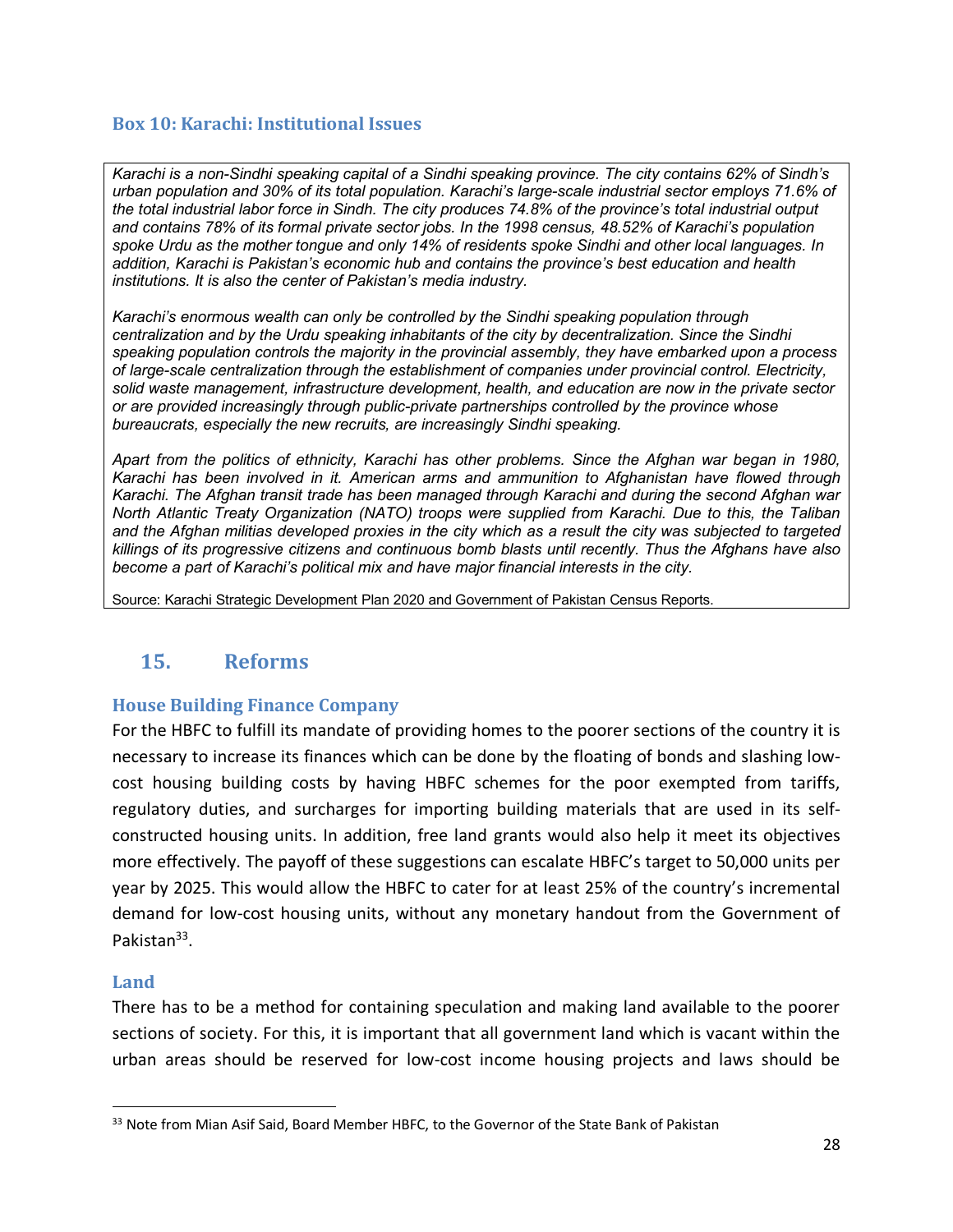enacted whereby the state as a priority can acquire such land. In addition, an urban land reform should be carried out. The components of the reform should include; a heavy non-utilization fee on vacant land and property, an urban land ceiling act under which no one individual can own more than 500 square meters of urban land, no settlement (whether for the poor or for the rich) should have a density of fewer than 420 persons per hectare, no person should be provided a second loan for the purchase of a home, and the existing laws such as the High Density Board Act (2014) should be made subservient to an urban design plan.

#### **Institutional Arrangements**

What we have learned in Pakistan is that public participation in the development of human settlements is essential as it ensures transparency and accountability. It is suggested that the institutions such as the Sindh Building Control Authority, the Malir Development Authority, the Lyari Development Authority (LDA), and the Karachi Water and Sewerage Board (KWSB) should have civil society members on their boards who should also be responsible for the financial health of the institution, all development plans should be displayed in public places where they are to be implemented, and citizens' views on them should be solicited. Every project should be headed by an officer from its initiation till its end and the officer's name should appear on the letterhead and all advertisements related to the project.

## **16. Possible Future Directions**

From the sections above it is obvious that there is an urban housing crisis in Pakistan where there is a backlog of 8.5 million houses, against a requirement of 350,000 per year. Whereas, the formal sector supply, is only 150,000. To freeze the situation as it is would require Rs 100 billion annually (£ 634.5 million) for the coming 10 years whereas last year's budget allocation for housing was only Rs 2.329 billion (£ 147.7 million). In addition to what has been discussed in the paper, a number of policy directions for the future can be extracted.

For the last 15 years, the de-facto housing policy in Pakistan has been about individual families accessing the market and the State liberalizing credit facilities for it. However, the low income groups that constitute the majority of the population, cannot access these credit facilities because accessing them requires collateral, or a formal sector job, which the majority of the low income groups do not have. In addition, there are no loans available for the purchase of land. However, the new government has promised to provide 5 million homes in the next 5 years. The major problem in providing these homes is the availability of land at appropriate places, in the absence of which, housing may not be occupied as has happened so often in the past. To make such land available, the government will have to pass a law through which it can acquire land for low income housing.

*Katchi abadis* and ISALs through which low income families traditionally acquired land for housing have become expensive. Also, cheap land for them is now only available on the fringe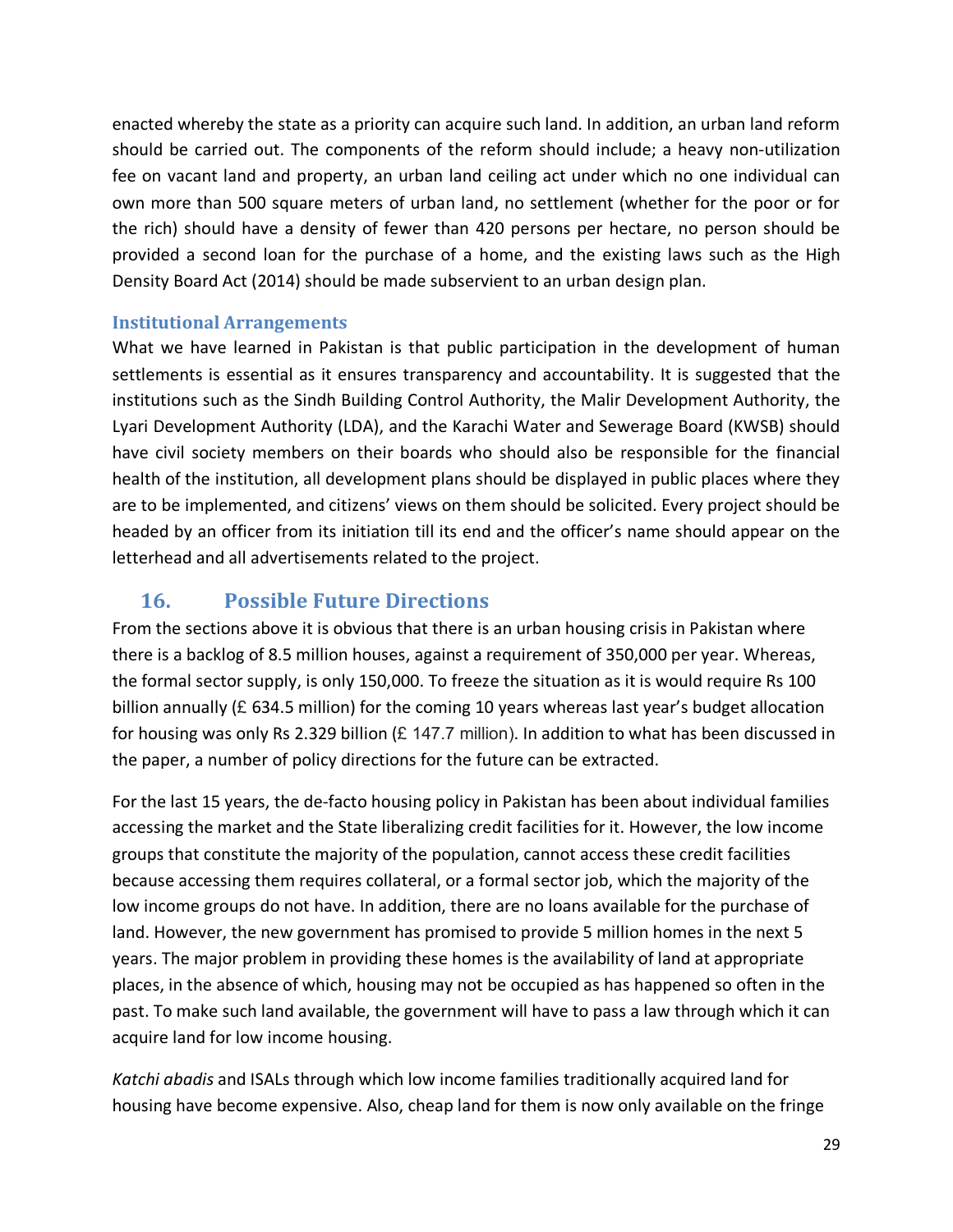of expanded cities, far away from locations of work and social amenities. This has made renting in *katchi abadis* nearer to the city cheaper than owning a home in the periphery. The informal market has responded to this by densifying the inner city *katchi abadis* by building upwards while continuing to create new settlements on the periphery. As such it has become the largest supplier of land, built housing, and credit for it. Meanwhile, families are also adding to their homes or subdividing them into smaller units. The high rises that are emerging suffer from all the problems of severe overcrowding and the transition from single and double story homes to high rise apartments has resulted in the loss of narrow streets as public space for women and children. This densification is going to continue in the absence of large scale social housing. Given this fact, it is necessary to launch a regularization program for densified *katchi abadis*. This will be very different from the earlier program because it involves dealing with apartments and renters, and not just homes and individual families. Such a program would include technical advice and guidance to the informal developers, families, and/or communities in producing better designs and in the process a better social and physical environment. It is suggested that an NGO such as the Orangi Pilot Project (OPP) or an academic institution initiate such a project, document the process, and establish a training center for NGOs and relevant government agencies.

The formal sector developers have now started to cater to the needs of the lower middle income groups and have also shown an interest in serving the lower income groups. However, what they have produced so far is of poor quality and their product is becoming smaller and smaller so that it can be affordable to their prospective clients. The neighborhoods they are creating are environmentally of a poorer quality than the *katchi abadis* where the poor live today. It is necessary to set appropriate standards for housing and develop the necessary legal and monetary processes to implement them. A reduction or removal on duties of building materials for such housing would considerably lower their costs.

The high rise *katchi abadis* (5-10 floors) are creating a heat island effect because of rising climate change related temperatures. This is especially true for Karachi where there have been a number of deaths as a result of the heat island effect. For the existing *katchi abadis* there needs to be a program of creating ventilation in the homes and apartments and painting the exterior walls and roof with heat reflective paints. It is also necessary to provide materials for the external walls that have high insulation values. The paints and materials available today, and manufactured by corporate sector industries, are far too expensive for lower and lower middle income groups to afford. It is necessary to initiate a research program for developing cheaper options and an extension program for making the products available to prospective home owners, contractors, and builders in low income settlements. Maybe such a program could be a part of the NGO pilot project suggested above.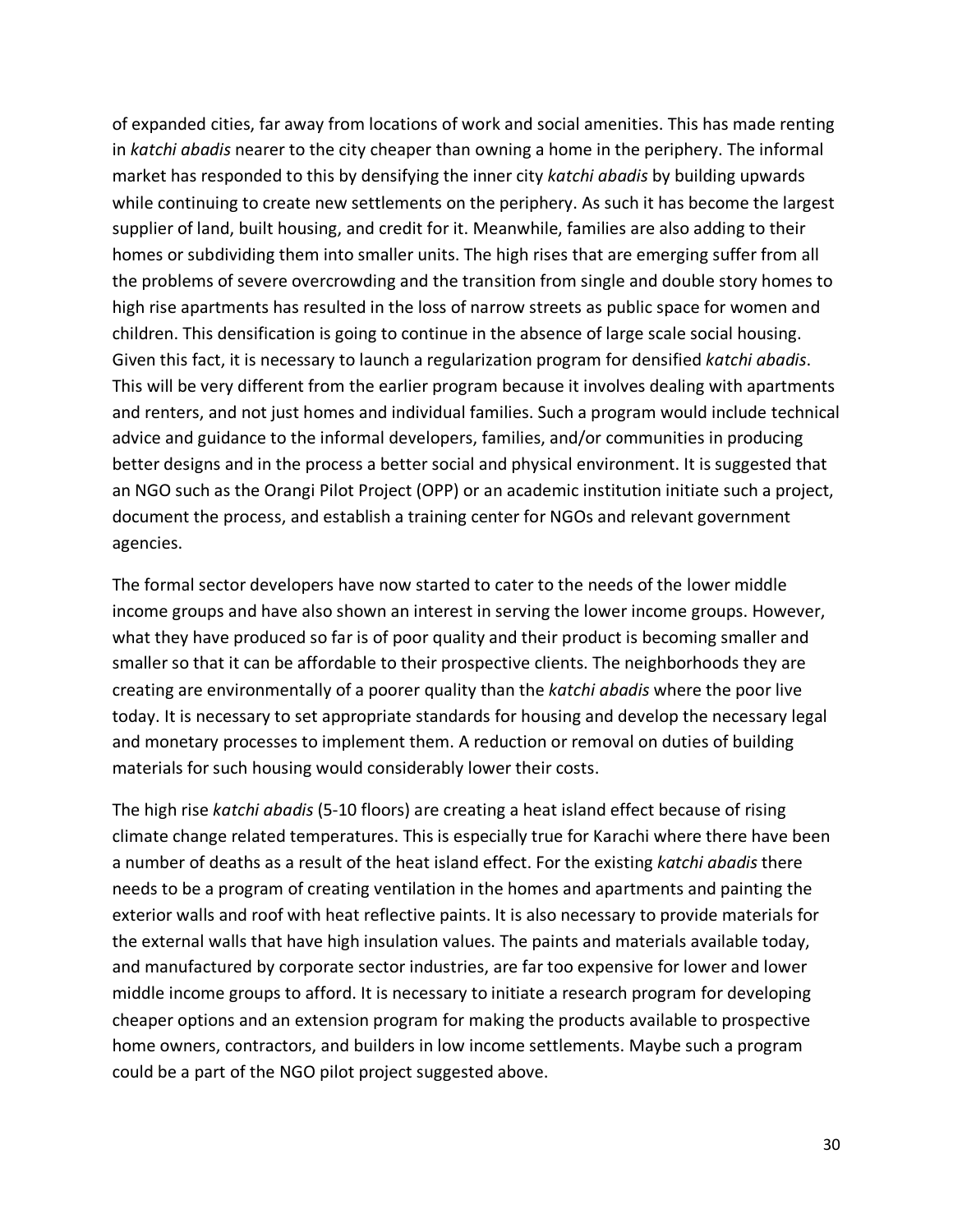Real estate development in Pakistan is highly speculative because of which it skews the housing market in favor of those who have money to invest and hold. This creates an unnatural land and property price which works against the interests of the lower income groups. Legislation is required to contain speculation. Such legislation can be in the form of a non-utilization fee on vacant land and properties, and an urban land ceiling act which limits land holding to no more than 500 square meters per person. Given the fact that most legislators in Pakistan are involved in speculation, this might be difficult to enact.

Low density housing (often only 80 persons per hectare) for the middle-class and the rich is eating away at available land for low income groups. In addition, it is also occupying land on the urban fringe through the creation of gated communities. As a result, forests, orchards, rich agricultural lands, and drainage systems are being occupied, creating the beginnings of a massive ecological disaster. To contain this, it is necessary that for all future development, a minimum density of around 400 persons per hectare should be enacted. Also, civil society groups should support indigenous movements against the occupation of their land (often through coercion) by developers so that the courts of law (who are already cognizant of this) could take up this issue seriously.

Increasingly, planning has been replaced by projects and many of these projects take away space from low income groups through a process of gentrification. Given the nature of financing development, projects will continue to dominate over plans for the foreseeable future. Given this reality there has to be a criteria for judging projects. What has been proposed in the report is that projects should not damage the ecology of the region in which they are located; determine land use on the basis of sociological and environmental considerations and not on land value alone; serve the interests of the majority of the population who are lower and lower middle income groups; and respect the tangible and intangible cultural heritage of the communities that live in the city.

Academic institutions give great importance to housing related community projects. This is how it should be. However, given the importance of the role of informal capitalism in the provision of housing it is important that academic institutions should understand the processes and actors involved in delivering this form of development, especially the financial mechanisms. Research leading to an understanding of the processes will help create professionals who can deal with this phenomenon and support and guide it in the future.

However, the most important issue is related to the availability of credit for house building and improvement and the terms associated with it. An issue that has been debated often whether a house improvement loan can be provided to a resident living in a *katchi abadi* or whether a house building loan can be provided to him/her using his/her informally developed home as a collateral. Decisions in favor of these proposals have been successfully opposed by bankers. In